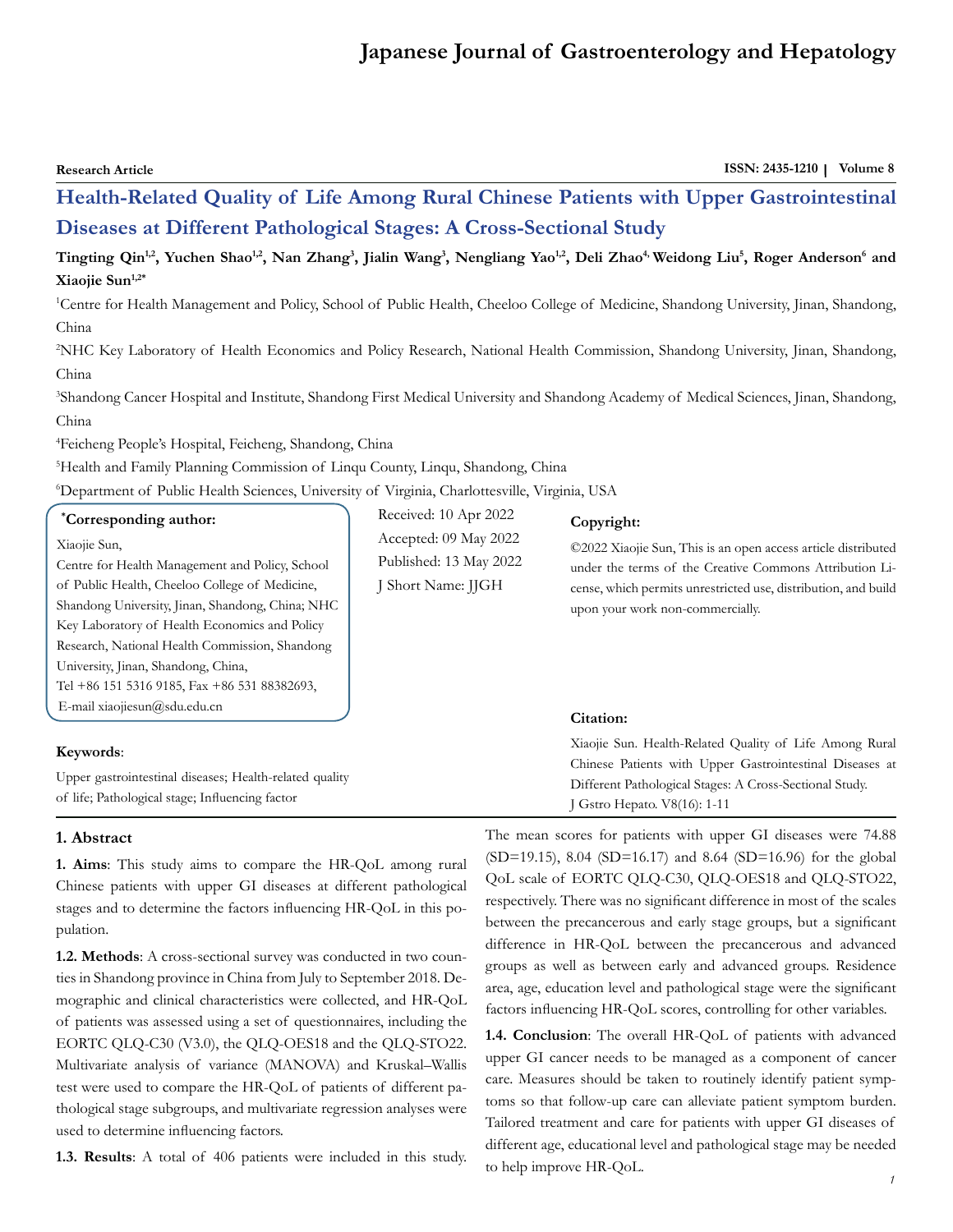## **2. Introduction**

Upper gastrointestinal (GI) diseases primarily include esophageal precancerous lesions or cancer and gastric cardia precancerous lesions or cancer. Esophageal cancer and gastric cancer are two major lethal malignancies in the world. Among the 18.1 million new cancer cases in the world in 2018, esophageal cancer and gastric cancer accounted for 3.2% and 5.7% of the total, ranking seventh and fifth respectively, and they were respectively the sixth and third leading causes of deaths among all 9.6 million cancer deaths [1]. In China, the age-standardized incidence rate by world standard population (ASIRW) of esophageal cancer and gastric cancer was 13.9/100,000 and 20.7/100,000 respectively, and there were 283,433 esophageal-related deaths and 390,182 gastric-related deaths in 2018 [2]. These two cancers are common malignancies in China, which produce a heavy disease burden [3]. Although some measures have been taken to control these cancers, the incidence of esophageal and gastric cancer still, respectively, ranks sixth and third among all cancers in China [4]. Worse still, the prevalence of precancerous lesions of the upper GI tract is also very high in China, which means that many patients are at increased risk of developing upper GI cancer [5-7]. Thus, upper GI diseases remain a serious health threat in China. Recent medical and public health advances have led to the better treatment of existing diseases, with the hope for cure remaining the most important goal for patients and providers. Most patients also value the ability to maintain an acceptable level of health-related quality of life (HR-QoL) during and after treatment. Existed evidence suggests that overall HR-QoL plays an important role in determining the treatment outcomes among patients with cancer [8]. Internationally, HR-QoL is now considered one of the main parameters to be evaluated in studies about GI cancer surgery results [9], and is valuable because these data can reflect the patient's subjective feelings, such as comfort or fatigue, which could facilitate better communication between doctors and patients and could aid in clinical decision making [10,11]. Therefore, it is crucial to have a better understanding of the HR-QoL of patients with upper GI diseases. A number of papers have recently been published reporting data from HR-QoL assessment studies on patients with upper GI diseases. Most of these studies have examined the effects of different medicine or treatments on HR-QoL [12-17]; others have focused on the changes in HR-QoL in cancer survivors over time [18,19]. There have also been some studies assessing the HR-QoL of patients with precancerous lesions in esophageal or gastric cancer [20,21]. In China, most of the studies on HR-QoL and GI cancer have examined the HR-QoL in patients at a specific stage or with a specific type of gastric cancer or esophageal cancer [22-24]. Few studies have explored HR-QoL in patients with GI diseases at different pathological stages. Theoretically, this study will provide new evidence by evaluating the HR-QoL of patients with upper GI diseases (including precancerous lesions and different stages of cancers) in rural China. In particular, it will contribute to the literature about patients' HR-QoL by identifying the characteristics of symptoms experienced by patients with upper GI cancers with different pathological stages, which will help to emphasize the significance of early diagnosis and early treatment programs. In addition, in terms of informing clinical decision making, this study will practically provide valuable information for health care providers in China by figuring out the worst symptom that patients perceived of HR-QoL in each stage and identifying the deterioration in different scales of HR-QoL of patients.

The aims of this cross-sectional study were to explore the differences in HR-QoL between patients with upper GI diseases at different pathological stages and examine the factors influencing their HR-QoL.

## **3. Material and Methods**

#### **3.1. Study Design and Data Collection**

Based on the distribution of GI diseases in Shandong Province, China, a cross-sectional survey was conducted in Feicheng and Linqu, two counties with high prevalence rates of upper GI diseases [25-27], from July to September 2018. In each county, cluster sampling was used to extract the participants, and 4 towns were randomly selected from each county and two villages were randomly selected from each town. The basic information including the name, residence area, phone number and clinical information of all participants were obtained from two cancer registration databases: the Upper Gastrointestinal Cancer Early Diagnosis and Early Treatment Registration Report of Feicheng (2014-2017) and the Early Diagnosis and Early Treatment Registration Report of Linqu (2014-2016). These two databases were based on the Early Diagnosis and Early Treatment Program in Feicheng and Linqu, funded by the central government, which screened high-risk population aged 40-69 years by upper gastrointestinal (GI) endoscopy in areas with high-prevalence of upper GI diseases. Patients were categorized according to the WHO Classification of Tumors of the Digestive System (Fourth Edition) [28]. For the purpose of this study, participants who had been selected from the above databases were divided into six subgroups. For esophageal diseases, there were three subgroups: (1) the precancerous group (including esophageal mild dysplasia, moderate dysplasia, severe dysplasia, and carcinoma in situ); (2) the early stage group (including esophageal intramucosal cancer and esophageal submucosal cancer); (3) the advanced stage group (esophageal invasive cancer). For gastric diseases, there were also three subgroups: (1) the precancerous group (including severe atrophic gastritis, severe intestinal metaplasia, low-grade intraepithelial neoplasia, and highgrade intraepithelial neoplasia); (2) the early stage group (including intramucosal cancer and submucosal cancer); (3) the advanced stage group (gastric invasive cancer). The inclusion criteria were: patients were diagnosed with certain upper GI diseases by pathological examination before more than 6 months but less than 3 years to the survey date; age  $\geq$  40 years old. The exclusion criteria were: patients had severe cognitive deficits or were unresponsive, or had other major diseases such as mental illness; patients who could not understand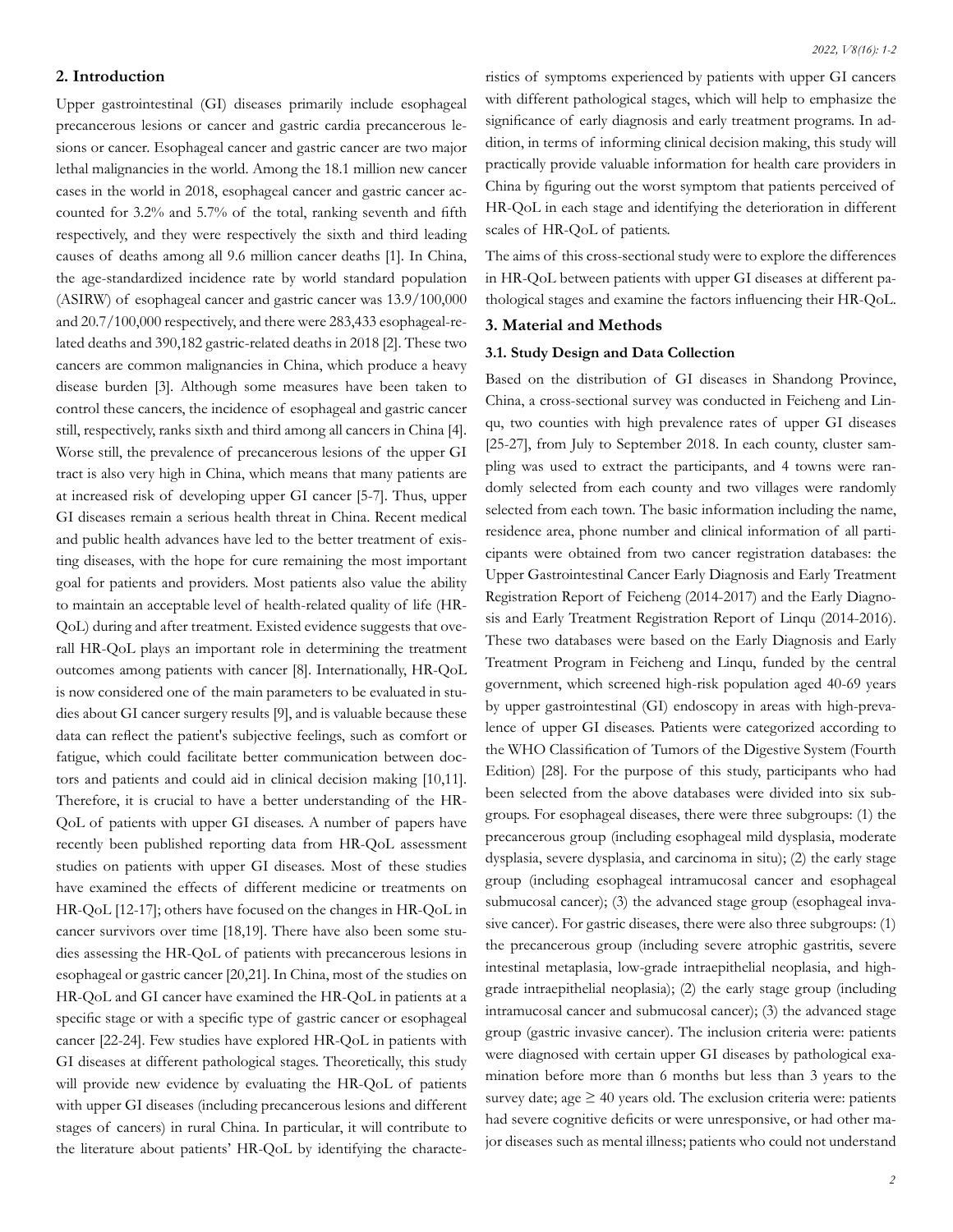the content of the questionnaire. The face-to-face interviews were conducted by trained investigators to collect social demographic and clinical information and the HR-QoL data. Limited by data availability, we only collected the patients' HR-QoL information during the investigation rather than their HR-QoL at the time of first diagnosis. A total of 450 cases were randomly selected from two clinical databases. About 91% of cases participated in our survey. According to the exclusion criteria, 39 cases were excluded. Most of these excluded cases were those unable to answer the questionnaire due to death or serious illness, and other reasons including refusal to participate in because of the lack of time or other reasons and unreachable. Finally, 406 (99%) participants were included in the analysis after excluding incomplete questionnaires.

This study has been approved by the Ethics Committees of the School of Public Health of Shandong University (No.20140201). Written informed consent was obtained from all individual participants included in the study before data collection.

#### **3.2. HR-QoL Evaluation**

The questionnaire consisted of two parts. The first part collected data about participant demographic and clinical characteristics. The second part was comprised of three Chinese-version HR-QoL instruments: one generic QoL instrument specifically designed for cancer patients (the EORTC QLQ-C30 (V3.0)), one EORTC esophageal cancer module (the EORTC QLQ-OES18), and one EORTC gastric cancer module (the EORTC QLQ-STO22). QLQ-C30 (V3.0), QLQ-OES18, and QLQ-STO22 were all developed by the European Organization for Research and Treatment of Cancer (EORTC). The validation of these three questionnaires has been proved by previously published studies by EuroQol Group members [29-31]. In China, these questionnaires have been translated into Chinese according to the EORTC guidelines and have been proved to be valid instruments in assessing the HR-QoL of Chinese patients [32-34]. The QLQ-C30 incorporates 30 items, which are divided into five functional scales (physical, role, cognitive, emotional, and social), three symptom scales (fatigue, pain, and nausea and vomiting), six single items, and a global health and quality-of-life (QoL) scale. The QLQ-OES18 has four symptom scales (dysphagia, eating restrictions, reflux and pain) and six single items (trouble swallowing saliva, choking when swallowing, dry mouth, trouble with taste, trouble with coughing, and speech difficulties). The QLQ-STO22 module contains 22 items, which are categorized into five symptom scales (dysphagia, eating restrictions, pain, reflux and anxiety) and four single items (dry mouth, taste, body image and hair loss). High scores on the function scales and global health and QoL scale indicate a better level of overall QoL while high scores on the symptom scale/item represent a worse QoL [35].

#### **3.3. Statistical Analysis**

Descriptive summary statistics were computed to obtain participant demographic and clinical characteristics. The HR-QoL scores for each scale were expressed as mean values (standard deviation (SD)). In order to identify the differences in various dimensions of HR-QoL among patients with upper GI diseases at different pathological stages, the scores were compared by using multivariate analysis of variance (MANOVA) or the Kruskal–Wallis test. There are three main assumptions for using the MANOVA: (1) individuals must be independent; (2) variance-covariance matrices must be equal for all groups; (3) the set of dependent variables must follow a multivariate normal distribution. If the data could meet these assumptions, we would use the MANOVA, and if not, we would use the Kruskal– Wallis test. And comparisons were made overall (between the three pathological stages of each disease) and two-by-two when the overall test was significant. Univariate analyses (using Student's t tests or Wilcoxon tests) as well as multivariate analyses (using linear regression models) were used to determine influencing factors. If the data followed the normal distribution, we would use the Student's t test, and if not, we would use the Wilcoxon test. Multivariate analyses were performed when multiple significant p-values were found in the univariate analysis. All statistical analyses were performed using Stata statistical software version 15.0. P-values <0.05 were considered statistically significant.

#### **4. Results**

#### **4.1. Characteristics of Patients**

Table 1 summarizes the characteristics of the patients. A total of 406 patients were included in this study, 183(45.1%) from Feicheng and 223 (54.9%) from Linqu. There were 290 (71.4%) males and 116 (28.6%) females, and the median age was 62 years. Among all of the patients, nearly two thirds of the patients (61.8%) had been diagnosed with gastric cancer, and 38.2% of patients suffered from esophageal cancer. More than a half of them (62.3%) were in the precancerous stage.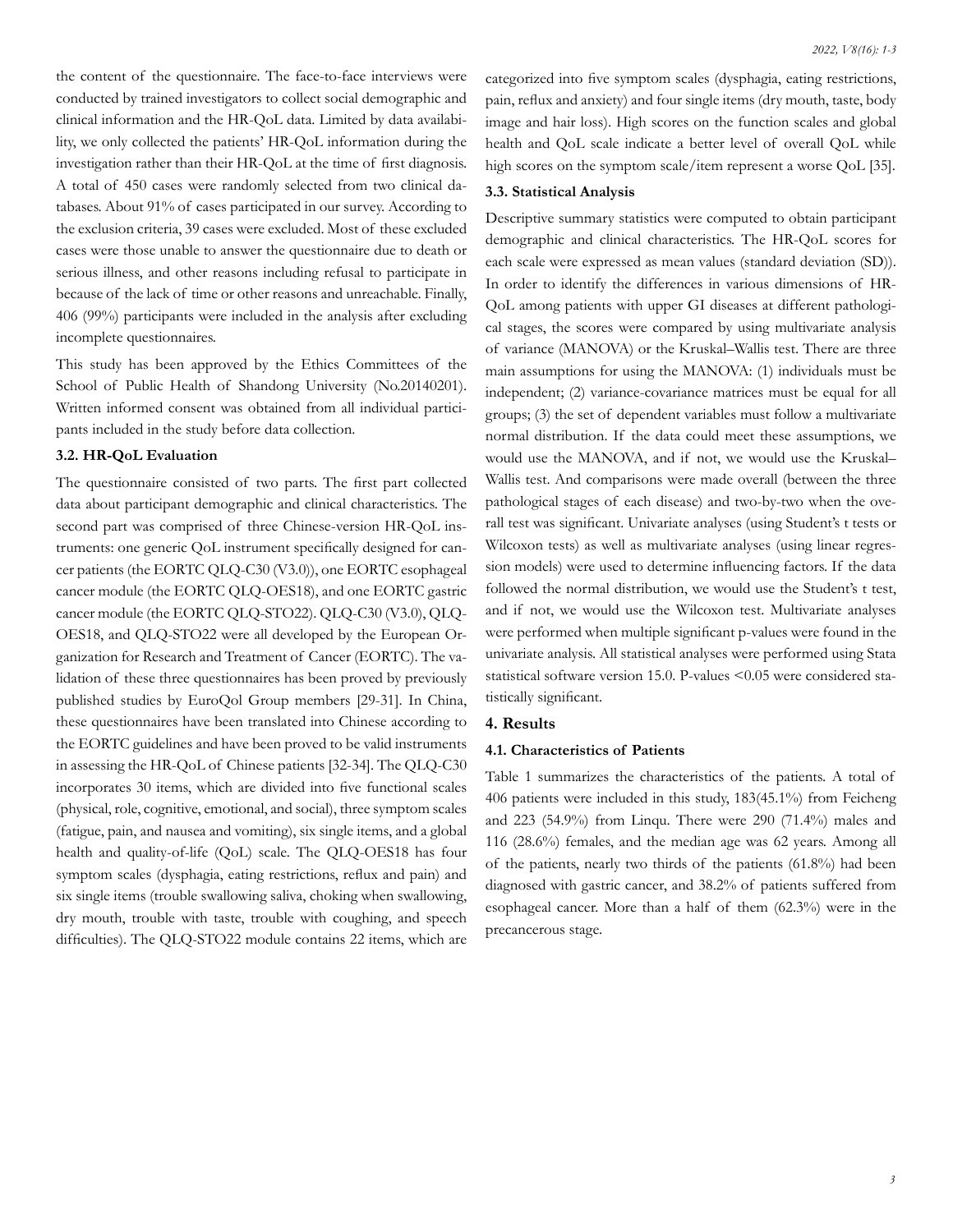**Table 1:** Demographic and clinical characteristics of participants.

| Characteristics                  | All patients ( $n=406$ ) Percentage (%) |                   |
|----------------------------------|-----------------------------------------|-------------------|
| <b>Residence area</b>            |                                         |                   |
| Feicheng                         | 183                                     | 45.1              |
| Linqu                            | 223                                     | $\overline{54.9}$ |
| Gender                           |                                         |                   |
| Male                             | 290                                     | 71.4              |
| Female                           | 116                                     | 28.6              |
| Age                              |                                         |                   |
| $\leq 62$ years                  | 204                                     | 50.2              |
| $>62$ years                      | 202                                     | 49.8              |
| <b>Educational level</b>         |                                         |                   |
| Primary school and below         | 171                                     | 42.1              |
| Middle school and above          | 235                                     | 57.9              |
| <b>Marital status</b>            |                                         |                   |
| Married                          | 365                                     | 89.9              |
| Unmarried                        | 41                                      | 10.1              |
| Migrant worker <sup>a</sup>      |                                         |                   |
| Yes                              | 56                                      | 13.8              |
| No                               | 350                                     | 86.2              |
| <b>Lesion location</b>           |                                         |                   |
| Esophageal                       | 155                                     | 38.2              |
| Gastric                          | $\overline{251}$                        | 61.8              |
| <b>Pathological stage</b>        |                                         |                   |
| Precancerous                     | 253                                     | 62.3              |
| Early                            | 74                                      | 18.2              |
| Advanced                         | $\overline{79}$                         | 19.5              |
| <b>Family history of disease</b> |                                         |                   |
| Yes                              | 68                                      | 16.7              |
| No                               | 338                                     | 83.3              |
| <b>Other chronic diseases</b>    |                                         |                   |
| Yes                              | 124                                     | 30.5              |
| N <sub>o</sub>                   | 282                                     | 69.5              |
| Time since diagnosis             |                                         |                   |
| 6 months-1year                   | 180                                     | 44.3              |
| 1-2years                         | 115                                     | 28.3              |
| 2-3years                         | 111                                     | 27.4              |

**α** Those people who move to large cities from rural areas to seek employment.

## **4.2. HR-QoL Scores of Patients in Different Subgroups**

The EORTC QLQ-C30 scores are shown in Table 2. The mean score of global QoL was 74.88 (SD=19.15). In general, people with advanced GI cancer had the lowest scores. Among the function scales, the social function mean scores (80.55 for esophageal diseases and 85.32 for gastric diseases) were the lowest. Among the three symptom scales, the mean scores for fatigue (23.10 for esophageal and 16.51 for gastric diseases) were the highest. The mean scores of financial difficulties (32.84 for esophageal diseases and 23.99 for gastric diseases) were the highest among six single items. There were no notable significant differences in HR-QoL between the precancerous and early stage groups. However, we observed significant differences in HR-QoL between the precancerous and advanced groups as well as between early and advanced groups. For patients with esophageal cancer, there was no significant difference in the scale of diarrhea. For patients with gastric cancer, we found significant differences in two function scales (physical and social) and four symptom scales (fatigue, appetite lose, diarrhea and financial difficulties) between the precancerous and early stage groups. The EORTC QLQ-OES18 scores are shown in Table S1 which is provided in Supplementary File. The mean score of QLQ-OES18 was 8.04 (SD=16.17). For patients with advanced esophageal cancer, the score was the highest. There were significant differences in two symptom scales (dysphagia and trouble with coughing) between the precancerous and early stage groups. In addition, significant differences in symptoms were observed between precancerous and advanced stage groups in most scales except for dry mouth and trouble with taste. We also found significant differences between early and advanced stage groups in seven symptom scales (dysphagia, eating difficulties, reflux, pain, trouble swallowing saliva and choked when swallowing, speech difficulties). Additionally, the reflux score was the highest among these three groups.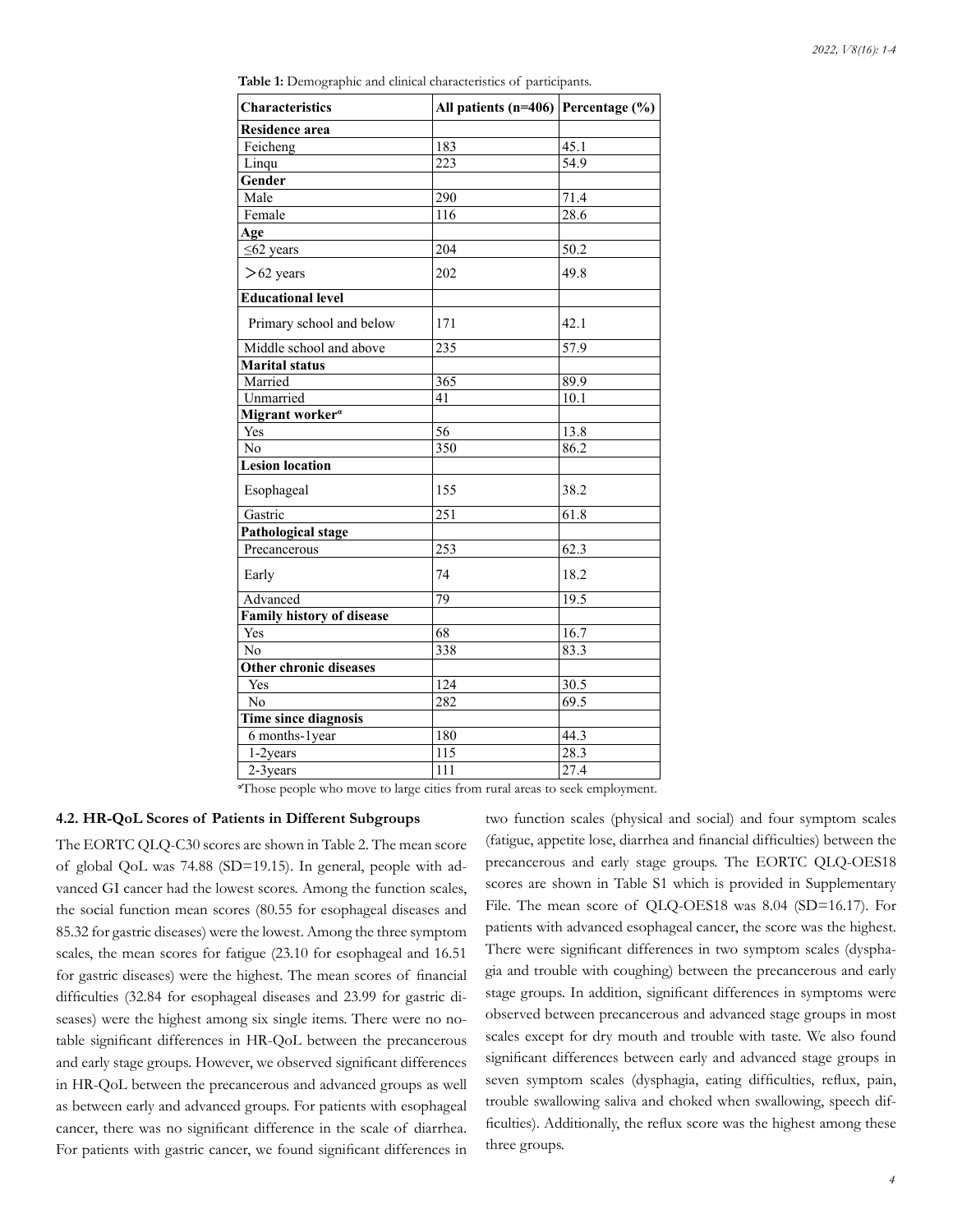The EORTC QLQ-STO22 scores are shown in Table S2 (see from the Supplementary File). The mean score of QLQ-STO22 was 8.64 (SD=16.96). The advanced stage group had the highest score. Unlike esophageal cancer, among the gastric cancer patients, we found significant differences between precancerous and early stage groups in most symptom scales except for reflux, eating difficulties and hair loss. Significant differences in symptoms were observed between precancerous and advanced stage groups as well as between early and advanced groups in most scales except for body image, which had the highest scores of all the stage groups.

| Table 2: Mean scores (SD) of EORTC QLQ-C30 at different stage groups for patients with upper GI diseases. |  |
|-----------------------------------------------------------------------------------------------------------|--|
|-----------------------------------------------------------------------------------------------------------|--|

| <b>Scales/items</b>       |                             | Esophageal         |                              | <i>p</i> value             |              | Gastric            |                      | $p$ value                  |
|---------------------------|-----------------------------|--------------------|------------------------------|----------------------------|--------------|--------------------|----------------------|----------------------------|
|                           | Precancerous                | <b>Early stage</b> | <b>Advanced</b>              |                            | Precancerous | <b>Early stage</b> | <b>Advanced</b>      |                            |
| <b>Global QoL</b>         | 79.09(15.26)                | 70.42(15.87)       | $56.25(30.62)^{bc}$          | $< 0.0001$ <sup>†</sup>    | 79.46(14.94) | 77.47(17.78)       | $61.67(21.43)^{b c}$ | $< 0.0001$ <sup>†</sup>    |
| <b>Function scales</b>    |                             |                    |                              |                            |              |                    |                      |                            |
| Physical                  | 92.68(11.87)                | 88.00(10.94)       | $67.78(20.59)^{b.c}$         | $< 0.0001$ <sup>*</sup>    | 95.73(9.90)  | $88.27(17.56)^{a}$ | $82.55(16.95)^{b c}$ | $< 0.0001$ <sup>†</sup>    |
| Role                      | 96.28(11.34)                | 95.83(10.64)       | $68.75(27.94)^{bc}$          | $< 0.0001$ <sup>†</sup>    | 97.77(7.75)  | 92.28(17.65)       | $84.85(20.10)^{b.c}$ | $< 0.0001$ <sup>†</sup>    |
| Cognitive                 | 89.14(14.27)                | 87.50(14.18)       | $78.47(19.95)^{bc}$          | $0.0092*$                  | 94.48(10.64) | 93.83(14.22)       | $84.85(16.75)^{b c}$ | $< 0.0001$ <sup>†</sup>    |
| Emotional                 | 92.04(13.21)                | 93.75(10.77)       | $80.90(21.21)^{bc}$          | $< 0.0001$ <sup>†</sup>    | 94.25(10.84) | 90.90(14.86)       | $80.00(16.17)^{b.c}$ | $< 0.0001$ <sup>#</sup>    |
| Social                    | 92.26(15.49)                | 85.50(21.56)       | $63.89(26.77)^{bc}$          | $< 0.0001$ <sup>†</sup>    | 95.31(12.45) | $86.11(21.41)^{a}$ | $74.55(22.87)^{bc}$  | $< 0.0001$ <sup>†</sup>    |
|                           | <b>Symptom scales/items</b> |                    |                              |                            |              |                    |                      |                            |
| Fatigue                   | 11.51(15.28)                | 16.11(17.47)       | $41.67(23.68)^{b.c}$         | $\leq 0.0001$ <sup>*</sup> | 7.82(13.42)  | $16.05(22.29)^{a}$ | $25.66(18.99)^{b c}$ | $< 0.0001$ <sup>†</sup>    |
| Nausea and<br>vomiting    | 2.53(8.13)                  | 5.83(12.42)        | $21.53(24.32)^{bc}$          | $< 0.0001$ <sup>†</sup>    | 2.93(8.26)   | 4.63(11.86)        | $13.64(20.81)^{b c}$ | $< 0.0001$ <sup>†</sup>    |
| Pain                      | 7.44(13.94)                 | 9.17(11.44)        | $27.08(27.28)$ <sup>bc</sup> | $< 0.0001$ <sup>†</sup>    | 5.63(13.30)  | 10.80(17.48)       | $18.48(22.15)^{b c}$ | $\leq 0.0001$ <sup>#</sup> |
| Dyspnea                   | 4.76(12.54)                 | 6.67(13.68)        | $26.39(29.45)^{bc}$          | $< 0.0001$ <sup>†</sup>    | 3.29(10.73)  | 3.09(13.38)        | $15.15(22.05)^{b c}$ | $< 0.0001$ <sup>†</sup>    |
| Insomnia                  | 10.71(21.09)                | 16.67(25.36)       | $31.94(30.26)^{bc}$          | $0.0004*$                  | 8.22(17.39)  | 10.49(24.93)       | $16.97(22.10)^{b c}$ | $0.0262^*$                 |
| Appetite loss             | 7.14(15.77)                 | 8.33(18.34)        | $38.89(27.22)^{bc}$          | $< 0.0001$ <sup>†</sup>    | 5.40(14.11)  | $11.73(24.36)^{a}$ | $26.06(22.85)^{b c}$ | $< 0.0001$ <sup>†</sup>    |
| Constipation              | 7.44(17.16)                 | 6.67(17.44)        | $18.06(25.97)^{bc}$          | 0.0384                     | 2.11(9.90)   | 6.17(20.55)        | $10.91(21.33)^{bc}$  | $0.0018^*$                 |
| Diarrhea                  | 9.52(20.71)                 | 5.00(12.21)        | 15.28(27.77)                 | $0.2664*$                  | 3.29(11.44)  | $10.49(24.08)^{a}$ | $12.73(23.56)^{b}$   | $0.0012^*$                 |
| Financial<br>difficulties | 15.18(26.05)                | 41.67(32.22)       | $41.67(29.90)^{bc}$          | $< 0.0001$ <sup>‡</sup>    | 9.62(22.66)  | $29.01(27.51)^{a}$ | $33.33(27.22)^{b}$   | $\leq 0.0001$ <sup>#</sup> |

**<sup>a</sup>**Significant difference between the precancerous group and the early stage group.

<sup>b</sup>Significant difference between the precancerous group and the advanced stage group.

**c** Significant difference between the early stage group and advanced stage group.

**†**Kruskal–Wallis test was used.

**Tab S1:** Mean scores (SD) of EORTC QLQ-OES18 for patients with esophageal cancer at different stages

| Scales/items              | Precancerous | <b>Early stage</b> | <b>Advanced stage</b>  | $p$ value               |
|---------------------------|--------------|--------------------|------------------------|-------------------------|
| <b>Symptom scales</b>     |              |                    |                        |                         |
| Dysphagia                 | 3.08(7.64)   | $10.00(13.92)^{a}$ | $18.52(16.27)^{b c}$   | $< 0.0001$ <sup>†</sup> |
| Eating difficulties       | 3.65(9.48)   | 9.58(11.56)        | $(22.92(25.45)^{b c})$ | $< 0.0001$ <sup>†</sup> |
| Reflux                    | 11.61(14.30) | 15.00(16.13)       | $31.94(29.45)^{b c}$   | $< 0.0001$ <sup>†</sup> |
| Pain                      | 5.95(11.05)  | 8.33(12.42)        | $15.28(16.32)^{b c}$   | $ 0.0036*$              |
| Trouble swallowing saliva | 1.49(6.91)   | 3.33(10.26)        | $13.89(21.80)^{b.c}$   | $< 0.0001$ <sup>†</sup> |
| Choked when swallowing    | 7.14(15.77)  | 10.00(19.04)       | $13.89(21.90)^{b c}$   | $0.0007$ <sup>†</sup>   |
| Dry mouth                 | 11.01(18.66) | 13.33(22.69)       | 13.89(21.10)           | $ 0.1035*$              |
| Trouble with taste        | 4.76(14.05)  | 11.67(17.45)       | 13.89(21.11)           | $ 0.1329*$              |
| Trouble with coughing     | 7.14(14.45)  | $16.67(20.23)^{a}$ | $13.89(21.12)^{b}$     | $0.0116^*$              |
| Speech difficulties       | 0(0)         | 0(0)               | $13.89(21.13)^{bc}$    | $< 0.0001$ <sup>†</sup> |

**<sup>a</sup>**Significant difference between the precancerous group and the early stage group.

**b** Significant difference between the precancerous group and the advanced stage group.

**c** Significant difference between the early stage group and the advanced stage group.

**†** Kruskal–Wallis test was used.

**‡** Multivariate analysis of variance (MANOVA) was used.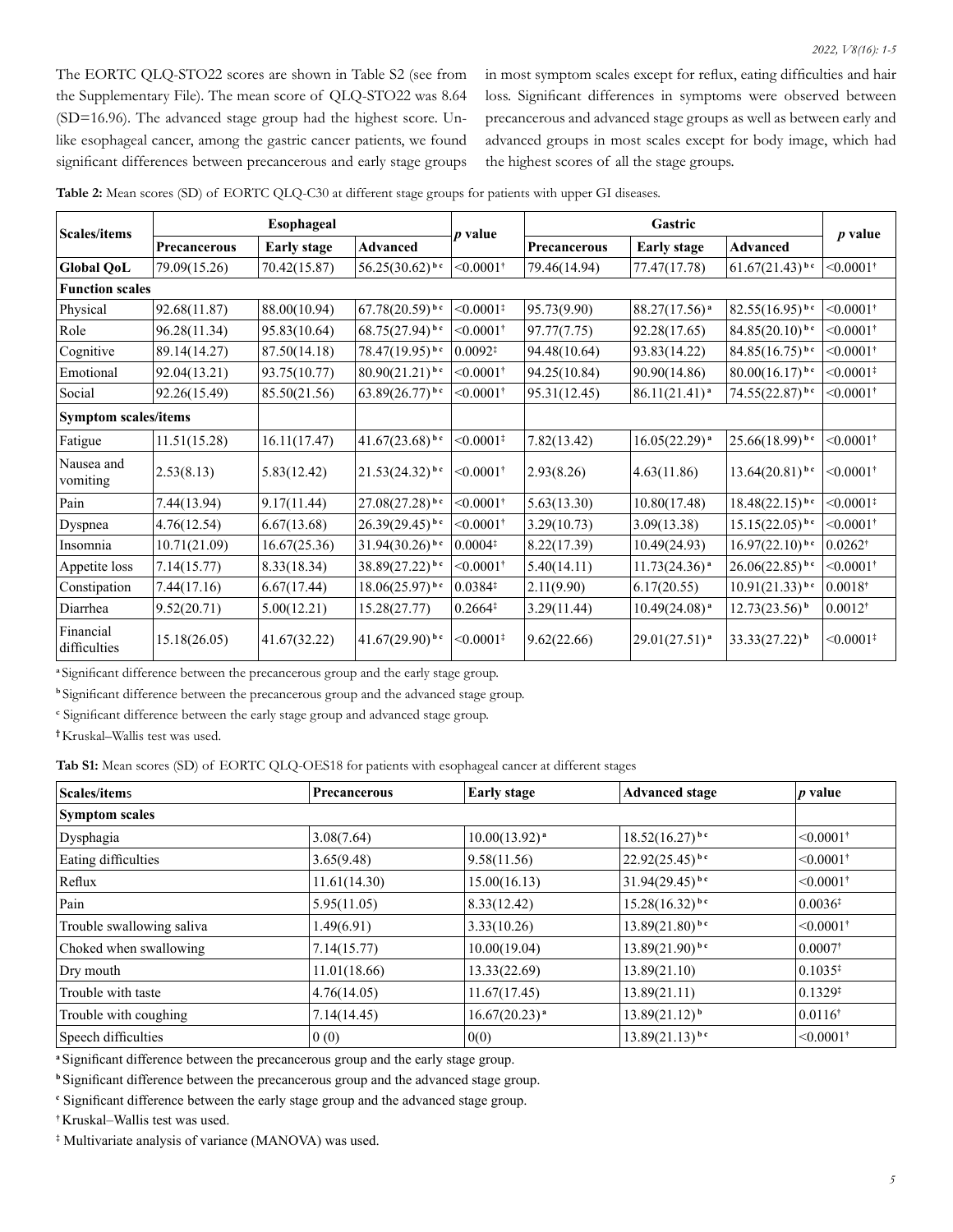**Tab S2:** Mean scores (SD) of QLQ-STO22 for patients with gastric cancer at different stages

| Scales/items          | <b>Precancerous</b> | <b>Early stage</b>          | <b>Advanced stage</b>        | $ p \text{ value} $     |
|-----------------------|---------------------|-----------------------------|------------------------------|-------------------------|
| <b>Symptom scales</b> |                     |                             |                              |                         |
| Dysphagia             | 0.55(6.92)          | $5.14(10.94)^{a}$           | $9.09(12.49)^{b.c}$          | $< 0.0001$ <sup>†</sup> |
| Pain                  | 8.04(13.14)         | $13.58(14.32)^{a}$          | $22.88(19.19)^{b c}$         | $ <0.0001*$             |
| Reflux                | 6.96(14.23)         | 11.11(14.15)                | $19.19(14.10)^{b c}$         | $ < 0.0001*$            |
| Eating difficulties   | 4.17(11.39)         | 14.20(18.57)                | $18.18(15.72)^{bc}$          | $ <0.0001*$             |
| Anxiety               | 1.64(8.36)          | $8.85(11.70)^{a}$           | $17.17(15.24)$ <sup>bc</sup> | $ <0.0001*$             |
| Dry mouth             | 1.17(10.05)         | $11.11(21.48)$ <sup>a</sup> | $20.00(22.77)^{b.c}$         | $< 0.0001$ <sup>†</sup> |
| Taste                 | 1.41(11.14)         | $6.79(17.59)^{a}$           | $15.76(19.09)^{b c}$         | $< 0.0001$ <sup>†</sup> |
| Body image            | 11.03(22.36)        | $28.40(23.71)^{a}$          | $30.91(24.72)^{b}$           | $< 0.0001$ <sup>†</sup> |
| Hair loss             | 1.17(6.17)          | 1.23(9.07)                  | $9.70(19.95)^{bc}$           | $< 0.0001$ <sup>†</sup> |

**<sup>a</sup>**Significant difference between the precancerous group and the early stage group.

**<sup>b</sup>**Significant difference between the precancerous group and the advanced stage group.

**c** Significant difference between the early stage group and the advanced stage group.

**†**Kruskal–Wallis test was used.

**‡** Multivariate analysis of variance (MANOVA) was used.

## **4.3. Factors Associated with HR-QoL Scores**

Factors influencing the scores of EORTC QLQ-C30, QLQ-OES18 and QLQ-STO22 in the univariate and multivariate analyses are shown in Table 3 and Table S3-4 in Supplementary File. As for EORTC QLQ-C30, we found that the pathological stage was an important factor influencing HR-QoL (Table 3). Besides this factor, we found that age and time since diagnosis were two statistically significant factors affecting global QoL. Residence area and age were also significant influencing factors of physical functioning. Residence area, marital status and lesion location were major factors associated with cognitive functioning. Residence area was a significant factor in emotional functioning. Residence area and education level were two important factors affecting fatigue. Education level was a significant factor influencing appetite loss. Gender, education level, lesion location and family history of disease were significant factors affecting constipation. Residence area was a significant factor influencing both diarrhea and financial difficulties.

Regarding EORTC QLQ-OES18, we found that the pathological stage had a significant influence on most of the scales, except for dry mouth, trouble with taste and trouble with coughing. In addition, residence area was a significant factor influencing speech difficulties. Please see the Table S3 in the Supplementary File.

Regarding EORTC QLQ-STO22, we found that the pathological stage was a significant influencing factor in those symptom scales. In addition, residence area was a significant factor influencing reflux. Education level was a significant influencing factor of eating difficulties. Education level and marital status were two significant factors associated with dry mouth. Age and education level were major influencing factors of body image. Lastly, age was a significant influencing factor of hair loss. Please see Table S4 provided in the Supplementary File.

In general, worse HR-QoL was associated with advanced cancer stage, older age, lower education level, unmarried marital status and family history of disease.

| <b>Scales/items</b> | <b>Residence</b><br>area | Gender   Age |                 | <b>Education   Marital</b><br>level | status          | <b>Migrant</b> Lesion<br>worker | location        | Pathological<br>stage             | Family his- Other<br>tory of dis- chronic<br>ease | diseases | <b>Time since</b><br>diagnosis |
|---------------------|--------------------------|--------------|-----------------|-------------------------------------|-----------------|---------------------------------|-----------------|-----------------------------------|---------------------------------------------------|----------|--------------------------------|
| <b>Global OoL</b>   | 0.731                    | 0.509        | 0.003/<br>0.001 | 0.009/<br>0.136                     | 0.181           | 0.338                           | 0.833           | $\leq 0.001/\leq 0.001$   0.676   |                                                   | 0.218    | < 0.001/0.001                  |
| <b>Function</b>     |                          |              |                 |                                     |                 |                                 |                 |                                   |                                                   |          |                                |
| scales              |                          |              |                 |                                     |                 |                                 |                 |                                   |                                                   |          |                                |
| Physical            | 0.006/0.001              | 0.984        | 0.009/<br>0.010 | 0.068                               | 0.061           | 0.835                           | 0.058           | $\leq 0.001 / \leq 0.001   0.288$ |                                                   | 0.077    | 0.271                          |
| Role                | 0.292                    | 0.375        | 0.232           | 0.838                               | 0.830           | 0.815                           | 0.308           | $\leq 0.001 / \leq 0.001   0.681$ |                                                   | 0.454    | 0.495                          |
| Cognitive           | < 0.001/<br>< 0.001      | 0.593        | 0.139           | 0.164                               | 0.038/<br>0.038 | 0.782                           | 0.001/<br>0.001 | < 0.001 / < 0.001   0.279         |                                                   | 0.492    | 0.001/0.969                    |
| Emotional           | 0.026/0.026              | 0.565        | 0.460           | 0.875                               | 0.255           | 0.258                           | 0.911           | $\leq 0.001 / \leq 0.001   0.638$ |                                                   | 0.399    | 0.002/0.623                    |
| Social              | 0.365                    | 0.218        | 0.155           | 0.166                               | 0.250           | 0.172                           | 0.390           | < 0.001 / < 0.001   0.337         |                                                   | 0.686    | 0.117                          |
| Symptom<br>scales   |                          |              |                 |                                     |                 |                                 |                 |                                   |                                                   |          |                                |

**Table 3:** *P*-values for factors influencing EORTC QLQ-C30 scores in the univariate/multivariate analyses.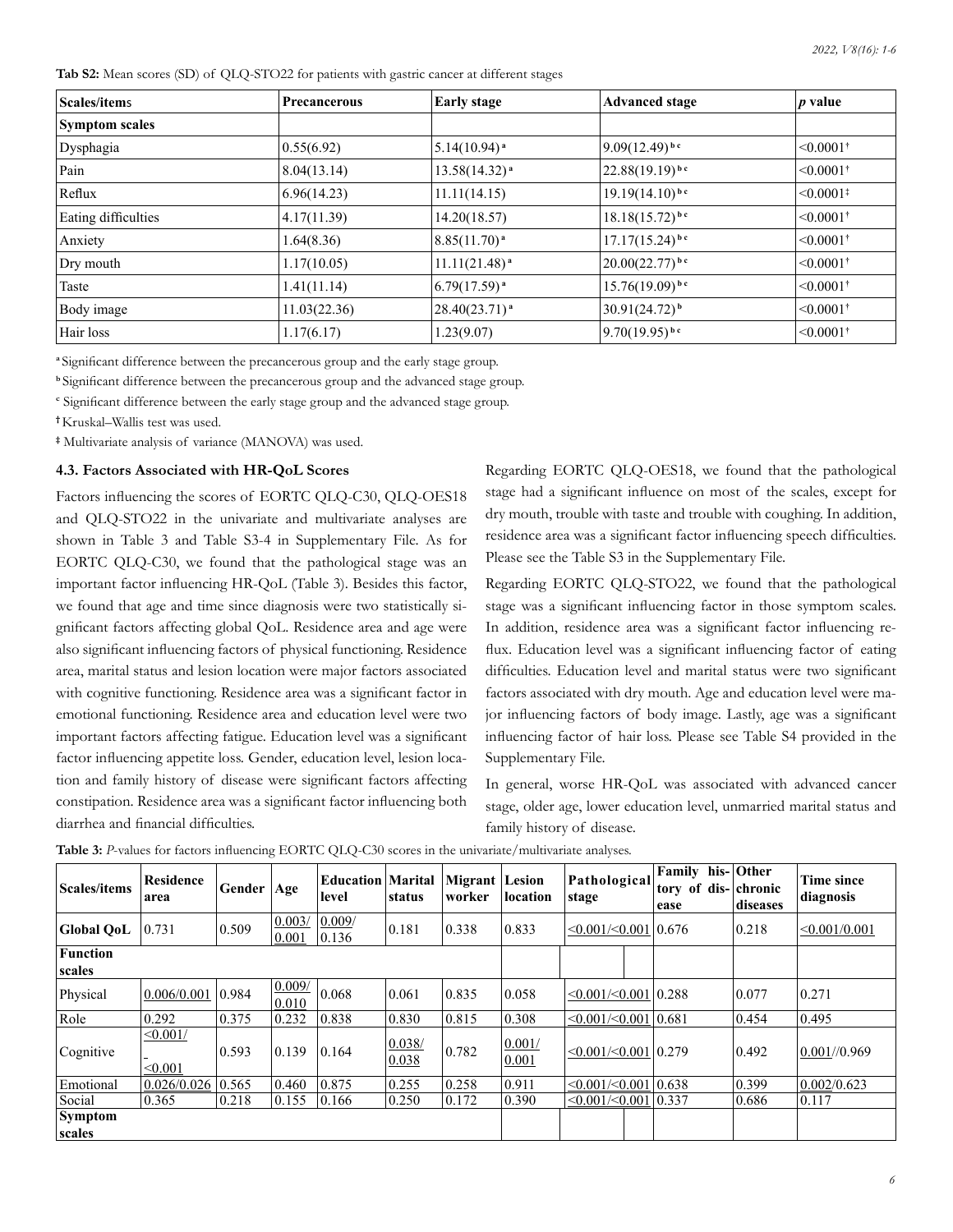т

| Scales/items              | <b>Residence</b><br>area | Gender          | Age   | <b>Education Marital</b><br>level | status          | Migrant<br>worker | Lesion<br><b>location</b> | Pathological<br>stage                     | Family<br>tory of dis- chronic<br>ease | his- Other<br>diseases | <b>Time since</b><br>diagnosis |
|---------------------------|--------------------------|-----------------|-------|-----------------------------------|-----------------|-------------------|---------------------------|-------------------------------------------|----------------------------------------|------------------------|--------------------------------|
| Fatigue                   | 0.006/0.006              | 0.892           | 0.103 | 0.020/<br>0.021                   | 0.206           | 0.950             | 0.097                     | $\leq 0.001 / \leq 0.001   0.452$         |                                        | 0.202                  | 0.095                          |
| Nausea<br>and vomiting    | 0.678                    | $ 0.593\rangle$ | 0.101 | 0.003/<br>0.001                   | 0.621           | 0.963             | 0.961                     | $\leq 0.001 / \leq 0.001   0.336$         |                                        | 0.867                  | 0.091                          |
| Pain                      | 0.170                    | 0.678           | 0.298 | 0.224                             | 0.508           | 0.431             | 0.598                     | $\leq 0.001 / \leq 0.001   0.750$         |                                        | 0.406                  | 0.439                          |
| Dyspnea                   | 0.263                    | 0.951           | 0.125 | 0.058                             | 0.347           | 0.897             | 0.301                     | $\leq 0.001 / \leq 0.001   0.272$         |                                        | 0.721                  | 0.249                          |
| Insomnia                  | 0.120                    | 0.136           | 0.639 | 0.339                             | 0.012/<br>0.051 | 0.354             | 0.117                     | $\leq 0.001 / \leq 0.001   0.534$         |                                        | 0.638                  | 0.023/0.904                    |
| Appetite loss             | 0.649                    | 0.548           | 0.185 | 0.001/<br>0.003                   | 0.662           | $ 0.410\rangle$   | 0.649                     | $\leq 0.001 / \leq 0.001   0.322$         |                                        | 0.452                  | $ 0.440\rangle$                |
| Constipation              | 0.225                    | 0.007/<br>0.003 | 0.418 | 0.014/<br>0.008                   | 0.480           | 0.467             | 0.008/<br>0.022           | $\leq 0.001 / \leq 0.001   0.024 / 0.002$ |                                        | 0.072                  | 0.202                          |
| Diarrhea                  | 0.028/0.023              | 0.616           | 0.098 | 0.589                             | 0.954           | 0.926             | 0.101                     | $ 0.007/\leq 0.001$                       | 0.282                                  | 0.534                  | 0.134                          |
| Financial<br>difficulties | 0.004/0.003              | 0.101           | 0.100 | 0.183                             | 0.128           | 0.541             | 0.223                     | $\leq 0.001 / \leq 0.001   0.307$         |                                        | 0.500                  | 0.004/0.569                    |

Statistically significant *p*-values are underlined. Multivariate analyses were performed when multiple significant *p*-values were found in the univariate analysis. Residence area: Feicheng vs. Linqu; gender: male vs. female; age: ≤ vs. > 62 years; education level: primary school and below vs. middle school and above; marital status: married vs. unmarried; migrant worker: yes vs. no; pathological stage: precancerous/early vs. advanced; family history of disease: yes vs. no; other chronic diseases: yes vs. no. time since diagnosis: 6 months to 1 year vs. 1-2year vs. 2-3years.

| Tab S3: P-values for factors influencing EORTC QLQ-OES18 scores in the univariate/multivariate analyses. |  |  |  |  |  |
|----------------------------------------------------------------------------------------------------------|--|--|--|--|--|
|                                                                                                          |  |  |  |  |  |

| <b>Scales/items</b>             | <b>Residence</b><br>area | Gender | Age         | <b>Education</b><br>level | <b>Marital</b><br>status | Migrant<br>worker | Pathological<br>stage | Family<br>history of<br>disease | Other<br>chronic<br>diseases | <b>Time since</b><br>diagnosis |
|---------------------------------|--------------------------|--------|-------------|---------------------------|--------------------------|-------------------|-----------------------|---------------------------------|------------------------------|--------------------------------|
| <b>Symptom</b><br>scales        |                          |        |             |                           |                          |                   |                       |                                 |                              |                                |
| Dysphagia                       | 0.888                    | 0.511  | 0.524       | 0.969                     | 0.870                    | 0.472             | $<$ 0.001/ $<$ 0.001  | 0.880                           | 0.865                        | 0.315                          |
| Eating<br>difficulties          | 0.972                    | 0.640  | 0.110       | 0.527                     | 0.077                    | 0.610             | $<$ 0.001/ $<$ 0.001  | 0.340                           | 0.292                        | 0.947                          |
| Reflux                          | 0.298                    | 0.354  | 0.730       | 0.533                     | 0.436                    | 0.551             | $0.001/\leq 0.001$    | 0.779                           | 0.955                        | 0.553                          |
| Pain                            | 0.594                    | 0.453  | 0.370       | 0.369                     | 0.706                    | 0.456             | 0.009/0.004           | 0.619                           | 0.385                        | 0.703                          |
| Trouble<br>swallowing<br>saliva | 0.427                    | 0.130  | 0.512       | 0.993                     | 0.515                    | 0.427             | $<$ 0.001/ $<$ 0.001  | 0.734                           | 0.841                        | 0.094                          |
| Choked when<br>swallowing       | 0.386                    | 0.553  | 0.968       | 0.928                     | 0.801                    | 0.196             | $0.001/\leq 0.001$    | 0.753                           | 0.976                        | 0.436                          |
| Dry mouth                       | 0.101                    | 0.737  | 0.178       | 0.641                     | 0.644                    | 0.581             | 0.062                 | 0.971                           | 0.661                        | 0.147                          |
| Trouble with<br>taste           | 0.864                    | 0.591  | 0.046/0.128 | 0.972                     | 0.492                    | 0.191             | 0.069                 | 0.699                           | 0.213                        | 0.711                          |
| Trouble with<br>coughing        | 0.540                    | 0.122  | 0.601       | 0.051                     | 0.866                    | 0.118             | 0.117                 | 0.832                           | 0.272                        | 0.610                          |
| Speech<br>difficulties          | 0.018/0.018              | 0.135  | 0.179       | 0.953                     | 0.332                    | 0.905             | $<$ 0.001/ $<$ 0.001  | 0.967                           | 0.464                        | 0.188                          |

Statistically significant *p*-values are underlined. Multivariate analyses were performed when multiple significant *p*-values were found in the univariate analysis.

Residence area: Feicheng vs. Linqu; gender: male vs. female; age: ≤ vs. > 62 years; education level: primary school and below vs. middle school and above; marital status: married vs. unmarried; migrant worker: yes vs. no; pathological stage: precancerous/early vs. advanced; family history of disease: yes vs. no; other chronic diseases: yes vs. no. time since diagnosis: 6 months to 1 year vs. 1-2year vs. 2-3years.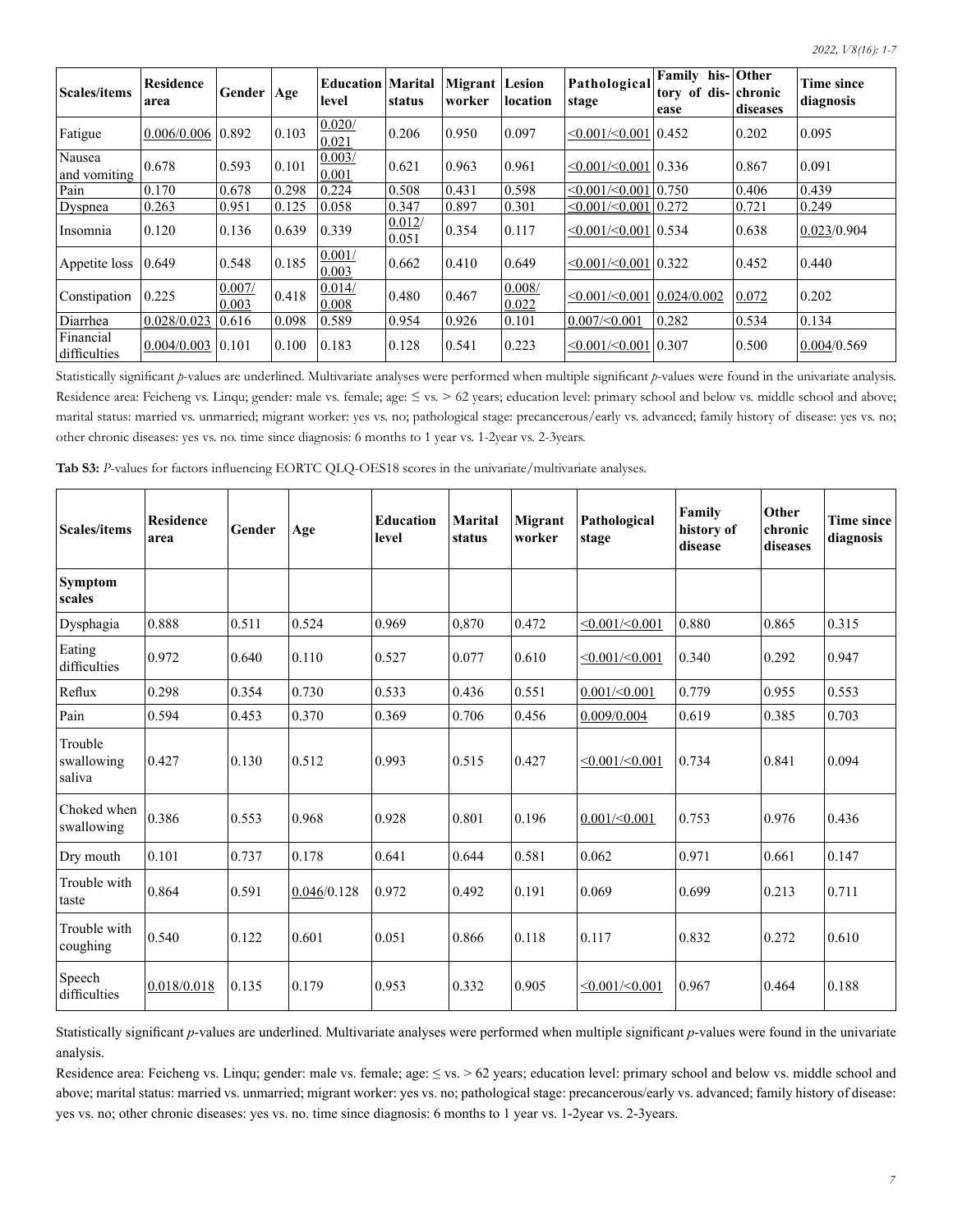**Tab S4:** *P-*values for factors influencing EORTC QLQ-STO22 scores in the univariate/multivariate analyses.

| <b>Scales/items</b>    | <b>Residence</b><br>area | Gender   Age |             | Education<br>level | <b>Marital</b><br>status | Migrant<br>worker | Pathological<br>stage   | Family<br>history of<br>disease | Other<br>chronic<br>diseases | Time since<br>diagnosis |  |
|------------------------|--------------------------|--------------|-------------|--------------------|--------------------------|-------------------|-------------------------|---------------------------------|------------------------------|-------------------------|--|
|                        | <b>Symptom scales</b>    |              |             |                    |                          |                   |                         |                                 |                              |                         |  |
| Dysphagia              | 0.829                    | 0.330        | 0.042/0.261 | 0.029/0.060        | 0.435                    | 0.530             | < 0.001 / 0.001         | 0.262                           | 0.789                        | 0.211                   |  |
| Pain                   | 0.168                    | 0.250        | 0.422       | 0.017/0.017        | 0.944                    | 0.978             | < 0.001 / 0.001         | 0.844                           | 0.685                        | 0.489                   |  |
| Reflux                 | 0.007/0.011              | 0.643        | 0.208       | 0.051              | 0.273                    | 0.853             | $\leq 0.001/\leq 0.001$ | 0.914                           | 0.596                        | 0.023/0.422             |  |
| Eating<br>difficulties | 0.022/0.101              | 0.228        | 0.270       | 0.004/0.008        | 0.182                    | 0.522             | < 0.001 / 0.001         | 0.448                           | 0.703                        | < 0.001/0.120           |  |
| Anxiety                | 0.125                    | 0.172        | 0.047/0.109 | 0.160              | 0.673                    | 0.830             | < 0.001 / 0.001         | 0.604                           | 0.919                        | 0.112                   |  |
| Dry mouth              | 0.632                    | 0.534        | 0.064       | 0.028/0.017        | 0.002/0.017              | 0.870             | $\leq 0.001/\leq 0.001$ | 0.421                           | 0.668                        | 0.033/0.523             |  |
| Taste                  | 0.356                    | 0.586        | 0.462       | 0.471              | 0.703                    | 0.749             | $\leq 0.001/\leq 0.001$ | 0.842                           | 0.912                        | 0.242                   |  |
| Body image             | 0.183                    | 0.498        | 0.045/0.045 | 0.047/0.047        | 0.451                    | 0.454             | < 0.001 / 0.001         | 0.979                           | 0.390                        | 0.032/0.368             |  |
| Hair loss              | 0.139                    | 0.897        | 0.026/0.017 | 0.159              | 0.691                    | 0.862             | $\leq 0.001/\leq 0.001$ | 0.802                           | 0.382                        | 0.576                   |  |

Statistically significant *p*-values are underlined. Multivariate analyses were performed when multiple significant *p*-values were found in the univariate analysis. Residence area: Feicheng vs. Linqu; gender: male vs. female; age:  $\leq$  vs.  $> 62$  years; education level: primary school and below vs. middle school and above; marital status: married vs. unmarried; migrant worker: yes vs. no; pathological stage: precancerous/early vs. advanced; family history of disease: yes vs. no; other chronic diseases: yes vs. no. time since diagnosis: 6 months to 1 year vs. 1-2year vs. 2-3years.

#### **5. Discussion**

HR-QoL has been widely accepted as an important health indicator by both healthcare providers and patients, functioning as a comprehensive evaluation of disease and treatment effects on patient wellbeing [36,37]. In this cross-sectional study, we compared the HR-QoL of patients with upper GI diseases in different groups in rural China and examined the influencing factors of major HR-QoL dimensions. The results of this study can provide useful evidence regarding aspects of HR-QoL that are impaired due to upper GI diseases or their treatment among rural Chinese patients, and thus, may lead to better supportive treatment. Our major finding was that there was no significant difference in HR-QoL between precancerous and early stage groups. In contrast, patients with advanced upper GI cancers showed worse HR-QoL in all function scales and most symptom scales, consistent with earlier studies [38, 39]. This finding suggests that doctors should pay more attention to deterioration in the HR-QoL of patients with advanced cancer, as well as seek to prevent deterioration of the relatively high levels of HR-QoL of early stage upper GI patients. Patients with upper GI diseases suffered from social problems, fatigue and financial difficulties, and may require appropriate social support to improve HR-QoL after treatment. As for gastric cancer, the results showed that in the early stage, there was some significant impact on physical and social functions as well as in the symptom scales, such as fatigue and appetite loss. The results suggest that an assessment of physical and psychological issues is clinically important among those patients with gastric cancer so that patients can be referred for care to relieve problems of fatigue, appetite loss, diarrhea and financial difficulties. As for patients with esophageal cancer, we found that the advanced group in general suffered from the most serious symptoms compared to the other groups. Dysphagia and trouble with coughing were two major early symptoms. Similarly, Seo-in Ha et al. found that dysphagia was one of the most common symptoms affecting the HR-QoL of patients with

esophageal cancer [40]. Unlike a previous study, we found that as the disease worsened, HR-QoL areas of dry mouth and trouble with taste remained constant (i.e., no significant difference) [41]. We also found that the most severe symptom was reflux, which agrees with a previous study on HR-QoL in patients after esophageal cancer surgery [42]. Since there is an association between reflux and sleep problems, which may further lead to a series of other problems, useful measures should be taken to relieve this symptom [43]. It would be useful for health care providers to provide dietary guidance and counselling services for patients with esophageal disease to relieve their problems of reflux and insomnia. As for patients with gastric cancer, the precancerous group and early stage group both reported better HR-QoL scores compared with the advanced stage group. This finding further confirms that people with advanced cancer had the worst HR-QoL. It is interesting to note that for most symptom scales, the HR-QoL began to get worse in the early stage of cancer. This is consistent with the work by Axon et al. who showed that early gastric cancer usually presented with long-standing dyspepsia [44]. Therefore, doctors should pay attention to those signal symptoms and undertake meticulous examination of the stomach to relieve symptoms. Body image was also one of the most severe problems. This can be explained as the digestive symptoms related to inadequate food intake could cause weight loss and further lead to body image disturbance among gastric cancer patients [45]. Health providers should therefore provide proper nutritional care to manage the symptoms better and improve patients' perception of body image. We also explored the influencing factors of HR-QoL in patients with upper GI diseases. It was not surprising that pathological stage was the most important influencing factor of HR-QoL in this study. As the disease progresses, the HR-QoL of patients gradually deteriorates. The significant effect of residence area on the HR-QoL scores in certain scales, such as physical functioning, cognitive functioning, financial difficulties etc., could be explained by the different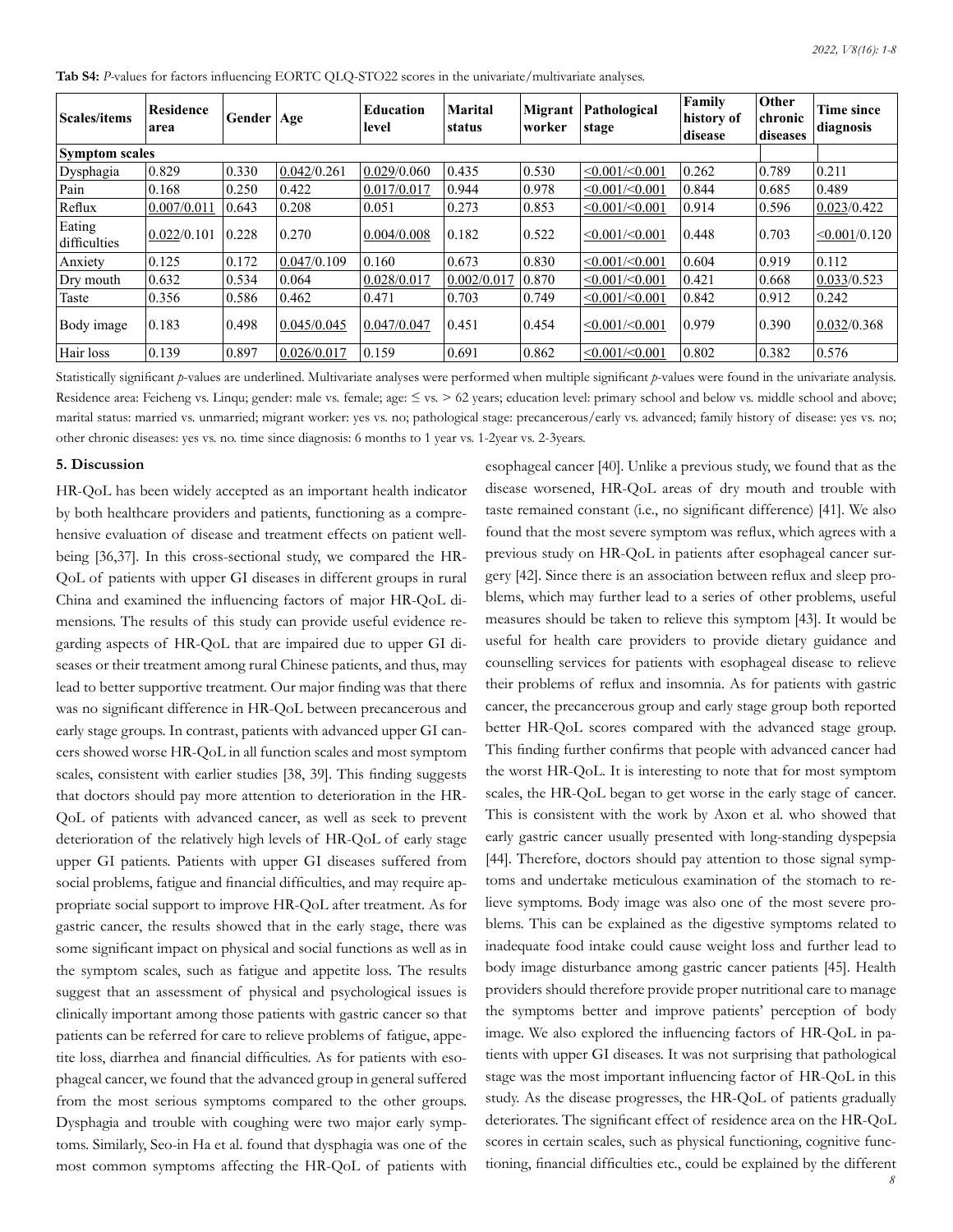living conditions and economic levels between the two counties. We also found that gender was an important factor associated with constipation. Similarly, Forootan et al. found that constipation as a disorder in the gastrointestinal tract was more common in women than in men, and severe constipation was discovered more often in elderly women as compared to male patients [46,47]. Hu and Sellick reported that education level was a significant predictor of HR-QoL and a higher education level was related to a higher HR-QoL among patients with GI cancer [48]. Similarly, our results showed that higher symptom scores were associated with a lower education level. Our results demonstrated a significant association between marital status and patients' cognition and insomnia, because poor marital status was associated with a higher level of psychological distress, which is detrimental to one's health [49]. Overall, it is needed to provide more supports for those elderly patients with lower education levels and poorer health states. Results from the EORTC QLQ-OES18 module revealed that the pathological stage had greater effects on symptom scales, and other factors had little effects on those scales. In this regard, Yu-Ling Chang showed that advanced tumor stage had significant deleterious effects on several aspects of HR-QoL, such as eating difficulties, and there were no associations between any factors (age, gender and body weight loss) and esophageal-specific aspects of HR-QoL [41]. Therefore, it is important to carry out early diagnosis and treatment program and to conduct follow-up care since those patients with advanced cancer usually have worse HR-QoL. Results from the EORTC QLQ-STO22 module showed that age, education level and pathological stage were major influencing factors of HR-QoL scores. A previous study has shown that stomach-specific symptoms (pain, eating restrictions, and anxiety) lessened with increasing age [50]. We also found that the age of the patients significantly influenced body image and hair loss. In addition, education level had an impact on symptoms among patients with gastric diseases that mainly involved pain, eating difficulties, dry mouth and body image. Similarly, Lin Chenxi et al. found that educational background had a positive correlation with HR-QoL among patients with gastric cancer [51]. Therefore, better health educations should be provided for those patients in rural areas to guide them to choose healthy lifestyles and thus improve their HR-QoL. Although this study provides valuable information for improving the HR-QoL of patients with upper GI diseases, there are still several limitations. Firstly, in terms of the influencing factors, the effect of surgery-related factors (e.g. type of surgical technique, adjuvant therapy, postoperative complications etc.) on HR-QoL, which have been found to be main factors that influence HR-QoL in previous studies, were not included in the questionnaire. Limited by data availability, we didn't include surgery-related factors, so our findings can not fully reflect the reasons affecting the HR-QoL of patients. Secondly, because the sample of this study involved only rural patients in two counties in Shandong province in China, the results could only reflect the HR-QoL of patients with upper GI diseases in high-risk rural areas. Based on

this study, investigations with a larger sample size should be conducted to evaluate the HR-QoL for patients at different pathological stages of upper GI diseases in the future. Thirdly, as a cross-sectional study, it was impossible to make an analysis of repeated measurements of HR-QoL over time. However, this study still provides useful basic information for a further study. In the future, it is necessary to conduct a long-term follow-up investigation to test the above findings.

## **6. Conclusions**

The HR-QoL of patients with advanced upper GI cancer was worst in most scales compared with patients with precancerous lesions and patients in the early stage group. However, we still need to pay attention to the early symptoms of upper GI diseases and take some useful measures to relieve the most severe symptoms (i.e. reflux for those with esophageal diseases and body image for those with gastric diseases). In addition, patients with upper GI diseases persistently have difficulties in social and financial aspects. As for influencing factors, residence area, age, education level and pathological stage were the main predictors of HR-QoL scores. These findings provide valuable information for health care providers in China so that they may take appropriate measures to manage the symptoms of patients with upper GI diseases, and thereby improving their HR-QoL.

### **7. Funding**

This study was funded by the Natural Science Foundation of Shandong Province (ZR2019PG006) and Shandong University Multidisciplinary Research and Innovation Team of Young Scholars (2020QNQT019).

## **References**

- 1. [Bray F, Ferlay J, Soerjomataram I, Siegel RL, Torre LA, Jemal A. Glob](https://pubmed.ncbi.nlm.nih.gov/30207593/)[al cancer statistics 2018: GLOBOCAN estimates of incidence and](https://pubmed.ncbi.nlm.nih.gov/30207593/)  [mortality worldwide for 36 cancers in 185 countries. CA Cancer J Clin.](https://pubmed.ncbi.nlm.nih.gov/30207593/)  [2018; 68\(6\): 394-424.](https://pubmed.ncbi.nlm.nih.gov/30207593/)
- 2. [Feng RM, Zong YN, Cao SM, Xu RH. Current cancer situation in Chi](https://pubmed.ncbi.nlm.nih.gov/31030667/)[na: good or bad news from the 2018 Global Cancer Statistics? Cancer](https://pubmed.ncbi.nlm.nih.gov/31030667/)  [Commun \(Lond\). 2019; 39\(1\): 22-22.](https://pubmed.ncbi.nlm.nih.gov/31030667/)
- [Wu C, Li M, Meng H. Analysis of status and countermeasures of can](https://pubmed.ncbi.nlm.nih.gov/30900169/)[cer incidence and mortality in China. Sci China Life Sci. 2019; 62\(5\):](https://pubmed.ncbi.nlm.nih.gov/30900169/) [640-647.](https://pubmed.ncbi.nlm.nih.gov/30900169/)
- 4. [Chen W, Sun K, Zheng R. Cancer incidence and mortality in China,](https://pubmed.ncbi.nlm.nih.gov/29545714/)  [2014. Chin J Cancer Res. 2018; 30\(1\): 1-12.](https://pubmed.ncbi.nlm.nih.gov/29545714/)
- 5. [You WC, Blot WJ, Li JY. Precancerous gastric lesions in a population at](https://pubmed.ncbi.nlm.nih.gov/8443811/)  [high risk of stomach cancer. Cancer research. 1993; 53\(6\): 1317-1321.](https://pubmed.ncbi.nlm.nih.gov/8443811/)
- 6. [Lage J, Uedo N, Dinis-Ribeiro M, Yao K. Surveillance of patients with](https://pubmed.ncbi.nlm.nih.gov/27938786/) [gastric precancerous conditions. Best Pract Res Clin Gastroenterol.](https://pubmed.ncbi.nlm.nih.gov/27938786/) [2016; 30\(6\): 913-922.](https://pubmed.ncbi.nlm.nih.gov/27938786/)
- 7. [Omidvari AH, Meester RG, Lansdorp-Vogelaar I. Cost effectiveness of](https://pubmed.ncbi.nlm.nih.gov/27938783/)  [surveillance for GI cancers. Best Pract Res Clin Gastroenterol. 2016;](https://pubmed.ncbi.nlm.nih.gov/27938783/) [30\(6\): 879-891.](https://pubmed.ncbi.nlm.nih.gov/27938783/)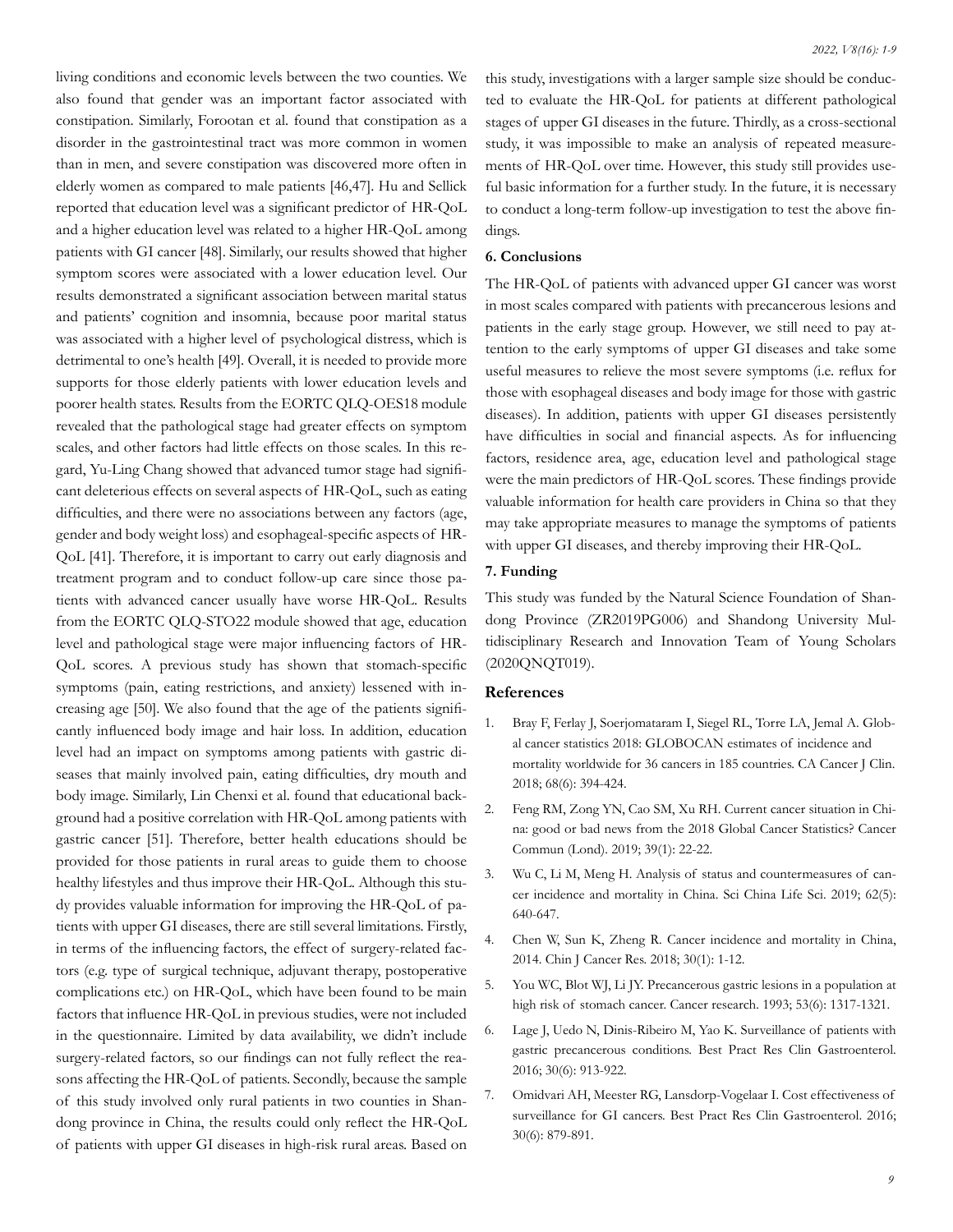- 8. [Sitlinger A, Zafar SY. Health-Related Quality of Life: The Impact on](https://pubmed.ncbi.nlm.nih.gov/30213412/)  [Morbidity and Mortality. Surg Oncol Clin N Am. 2018; 27\(4\): 675-684.](https://pubmed.ncbi.nlm.nih.gov/30213412/)
- 9. [Dorcaratto D, Grande L, Ramón JM, Pera M. Quality of life of pa](https://pubmed.ncbi.nlm.nih.gov/21907976/)[tients with cancer of the oesophagus and stomach. Cir Esp. 2011;](https://pubmed.ncbi.nlm.nih.gov/21907976/) [89\(10\): 635-644.](https://pubmed.ncbi.nlm.nih.gov/21907976/)
- 10. [Detmar SB, Aaronson NK, Wever LD, Muller M, Schornagel JH. How](https://pubmed.ncbi.nlm.nih.gov/10986063/) [are you feeling? Who wants to know? Patients' and oncologists' pref](https://pubmed.ncbi.nlm.nih.gov/10986063/)[erences for discussing health-related quality-of-life issues. Journal of](https://pubmed.ncbi.nlm.nih.gov/10986063/)  [clinical oncology: official journal of the American Society of Clinical](https://pubmed.ncbi.nlm.nih.gov/10986063/)  [Oncology. 2000; 18\(18\): 3295-3301.](https://pubmed.ncbi.nlm.nih.gov/10986063/)
- 11. [Blazeby JM, Vickery CW. Quality of life in patients with cancers of](https://pubmed.ncbi.nlm.nih.gov/12113032/) [the upper gastrointestinal tract. Expert review of anticancer therapy.](https://pubmed.ncbi.nlm.nih.gov/12113032/) [2001; 1\(2\): 269-276.](https://pubmed.ncbi.nlm.nih.gov/12113032/)
- 12. [Hanna L, Huggins CE, Furness K. Effect of early and intensive nutri](https://pubmed.ncbi.nlm.nih.gov/29970033/)[tion care, delivered via telephone or mobile application, on quality of](https://pubmed.ncbi.nlm.nih.gov/29970033/)  [life in people with upper gastrointestinal cancer: study protocol of a](https://pubmed.ncbi.nlm.nih.gov/29970033/)  [randomised controlled trial. BMC cancer. 2018; 18\(1\): 707.](https://pubmed.ncbi.nlm.nih.gov/29970033/)
- 13. [Al-Batran SE, Van Cutsem E, Oh SC. Quality-of-life and performance](https://pubmed.ncbi.nlm.nih.gov/26747859/)  [status results from the phase III RAINBOW study of ramucirumab](https://pubmed.ncbi.nlm.nih.gov/26747859/) [plus paclitaxel versus placebo plus paclitaxel in patients with previous](https://pubmed.ncbi.nlm.nih.gov/26747859/)[ly treated gastric or gastroesophageal junction adenocarcinoma. Ann](https://pubmed.ncbi.nlm.nih.gov/26747859/)  [Oncol. 2016; 27\(4\): 673-679.](https://pubmed.ncbi.nlm.nih.gov/26747859/)
- 14. [Kauppila JH, Ringborg C, Johar A, Lagergren J, Lagergren P. Health-re](https://pubmed.ncbi.nlm.nih.gov/28852939/)[lated quality of life after gastrectomy, esophagectomy, and combined](https://pubmed.ncbi.nlm.nih.gov/28852939/) [esophagogastrectomy for gastroesophageal junction adenocarcinoma.](https://pubmed.ncbi.nlm.nih.gov/28852939/)  [Gastric cancer: official journal of the International Gastric Cancer As](https://pubmed.ncbi.nlm.nih.gov/28852939/)[sociation and the Japanese Gastric Cancer Association. 2018; 21\(3\):](https://pubmed.ncbi.nlm.nih.gov/28852939/) [533-541.](https://pubmed.ncbi.nlm.nih.gov/28852939/)
- 15. [Safieddine N, Xu W, Quadri SM. Health-related quality of life in](https://pubmed.ncbi.nlm.nih.gov/19154899/)  [esophageal cancer: effect of neoadjuvant chemoradiotherapy followed](https://pubmed.ncbi.nlm.nih.gov/19154899/) [by surgical intervention. The Journal of thoracic and cardiovascular](https://pubmed.ncbi.nlm.nih.gov/19154899/) [surgery. 2009; 137\(1\): 36-42.](https://pubmed.ncbi.nlm.nih.gov/19154899/)
- 16. [Berglund A, Byström P, Johansson B. An explorative randomised](https://pubmed.ncbi.nlm.nih.gov/19212708/) [phase II study of sequential chemotherapy in advanced upper gastro](https://pubmed.ncbi.nlm.nih.gov/19212708/)[intestinal cancer. Medical oncology \(Northwood, London, England\).](https://pubmed.ncbi.nlm.nih.gov/19212708/)  [2010; 27\(1\): 65-72.](https://pubmed.ncbi.nlm.nih.gov/19212708/)
- 17. [Conroy T, Marchal F, Blazeby JM. Quality of life in patients with oe](https://pubmed.ncbi.nlm.nih.gov/17259744/)[sophageal and gastric cancer: an overview. Oncology. 2006; 70\(6\): 391-](https://pubmed.ncbi.nlm.nih.gov/17259744/) [402.](https://pubmed.ncbi.nlm.nih.gov/17259744/)
- 18. [Blazeby JM, Farndon JR, Donovan J, Alderson D. A prospective longi](https://pubmed.ncbi.nlm.nih.gov/10760752/)[tudinal study examining the quality of life of patients with esophageal](https://pubmed.ncbi.nlm.nih.gov/10760752/) [carcinoma. Cancer. 2000; 88\(8\): 1781-1787.](https://pubmed.ncbi.nlm.nih.gov/10760752/)
- 19. [Avery K, Hughes R, McNair A, Alderson D, Barham P, Blazeby J.](https://pubmed.ncbi.nlm.nih.gov/19836921/) [Health-related quality of life and survival in the 2 years after surgery](https://pubmed.ncbi.nlm.nih.gov/19836921/) [for gastric cancer. European journal of surgical oncology: the journal](https://pubmed.ncbi.nlm.nih.gov/19836921/)  [of the European Society of Surgical Oncology and the British Associ](https://pubmed.ncbi.nlm.nih.gov/19836921/)[ation of Surgical Oncology. 2010; 36\(2\): 148-154.](https://pubmed.ncbi.nlm.nih.gov/19836921/)
- 20. [Shi JF, Huang HY, Guo LW. Quality-of-life and health utility scores for](https://pubmed.ncbi.nlm.nih.gov/32602238/)  [common cancers in China: a multicentre cross-sectional survey. The](https://pubmed.ncbi.nlm.nih.gov/32602238/) [Lancet. 2016; 388\(Supplement 1\): S29.](https://pubmed.ncbi.nlm.nih.gov/32602238/)
- 21. [Areia M, Alves S, Brito D. Health-related quality of life and utilities in](https://www.google.com/search?q=Areia+M%2C+Alves+S%2C+Brito+D.+Health-related+quality+of+life+and+utilities+in+gastric+premalignant+conditions+and+malignant+lesions%3A+a+multicentre+study+in+a+high+prevalence+country.+J+Gastrointestin+Liver+Dis.+2014%3B+23(4)%3A+371-378.&oq=Areia+M%2C+Alves+S%2C+Brito+D.+Health-related+quality+of+life+and+utilities+in+gastric+premalignant+conditions+and+malignant+lesions%3A+a+multicentre+study+in+a+high+prevalence+country.+J+Gastrointestin+Liver+Dis.+2014%3B+23(4)%3A+371-378.&aqs=chrome..69i57.204j0j4&sourceid=chrome&ie=UTF-8)  [gastric premalignant conditions and malignant lesions: a multicentre](https://www.google.com/search?q=Areia+M%2C+Alves+S%2C+Brito+D.+Health-related+quality+of+life+and+utilities+in+gastric+premalignant+conditions+and+malignant+lesions%3A+a+multicentre+study+in+a+high+prevalence+country.+J+Gastrointestin+Liver+Dis.+2014%3B+23(4)%3A+371-378.&oq=Areia+M%2C+Alves+S%2C+Brito+D.+Health-related+quality+of+life+and+utilities+in+gastric+premalignant+conditions+and+malignant+lesions%3A+a+multicentre+study+in+a+high+prevalence+country.+J+Gastrointestin+Liver+Dis.+2014%3B+23(4)%3A+371-378.&aqs=chrome..69i57.204j0j4&sourceid=chrome&ie=UTF-8)

[study in a high prevalence country. J Gastrointestin Liver Dis. 2014;](https://www.google.com/search?q=Areia+M%2C+Alves+S%2C+Brito+D.+Health-related+quality+of+life+and+utilities+in+gastric+premalignant+conditions+and+malignant+lesions%3A+a+multicentre+study+in+a+high+prevalence+country.+J+Gastrointestin+Liver+Dis.+2014%3B+23(4)%3A+371-378.&oq=Areia+M%2C+Alves+S%2C+Brito+D.+Health-related+quality+of+life+and+utilities+in+gastric+premalignant+conditions+and+malignant+lesions%3A+a+multicentre+study+in+a+high+prevalence+country.+J+Gastrointestin+Liver+Dis.+2014%3B+23(4)%3A+371-378.&aqs=chrome..69i57.204j0j4&sourceid=chrome&ie=UTF-8) [23\(4\): 371-378.](https://www.google.com/search?q=Areia+M%2C+Alves+S%2C+Brito+D.+Health-related+quality+of+life+and+utilities+in+gastric+premalignant+conditions+and+malignant+lesions%3A+a+multicentre+study+in+a+high+prevalence+country.+J+Gastrointestin+Liver+Dis.+2014%3B+23(4)%3A+371-378.&oq=Areia+M%2C+Alves+S%2C+Brito+D.+Health-related+quality+of+life+and+utilities+in+gastric+premalignant+conditions+and+malignant+lesions%3A+a+multicentre+study+in+a+high+prevalence+country.+J+Gastrointestin+Liver+Dis.+2014%3B+23(4)%3A+371-378.&aqs=chrome..69i57.204j0j4&sourceid=chrome&ie=UTF-8)

- 22. [Tian J, Chen ZC, Wu B, Meng X. Comparison of quality of life between](https://www.google.com/search?q=Tian+J%2C+Chen+ZC%2C+Wu+B%2C+Meng+X.+Comparison+of+quality+of+life+between+urban+and+rural+gastric+cancer+patients+and+analysis+of+influencing+factors.+World+journal+of+gastroenterology.+2004%3B+10(20)%3A+2940-2943.&oq=Tian+J%2C+Chen+ZC%2C+Wu+B%2C+Meng+X.+Comparison+of+quality+of+life+between+urban+and+rural+gastric+cancer+patients+and+analysis+of+influencing+factors.+World+journal+of+gastroenterology.+2004%3B+10(20)%3A+2940-2943.&aqs=chrome..69i57.136j0j4&sourceid=chrome&ie=UTF-8)  [urban and rural gastric cancer patients and analysis of influencing fac](https://www.google.com/search?q=Tian+J%2C+Chen+ZC%2C+Wu+B%2C+Meng+X.+Comparison+of+quality+of+life+between+urban+and+rural+gastric+cancer+patients+and+analysis+of+influencing+factors.+World+journal+of+gastroenterology.+2004%3B+10(20)%3A+2940-2943.&oq=Tian+J%2C+Chen+ZC%2C+Wu+B%2C+Meng+X.+Comparison+of+quality+of+life+between+urban+and+rural+gastric+cancer+patients+and+analysis+of+influencing+factors.+World+journal+of+gastroenterology.+2004%3B+10(20)%3A+2940-2943.&aqs=chrome..69i57.136j0j4&sourceid=chrome&ie=UTF-8)[tors. World journal of gastroenterology. 2004; 10\(20\): 2940-2943.](https://www.google.com/search?q=Tian+J%2C+Chen+ZC%2C+Wu+B%2C+Meng+X.+Comparison+of+quality+of+life+between+urban+and+rural+gastric+cancer+patients+and+analysis+of+influencing+factors.+World+journal+of+gastroenterology.+2004%3B+10(20)%3A+2940-2943.&oq=Tian+J%2C+Chen+ZC%2C+Wu+B%2C+Meng+X.+Comparison+of+quality+of+life+between+urban+and+rural+gastric+cancer+patients+and+analysis+of+influencing+factors.+World+journal+of+gastroenterology.+2004%3B+10(20)%3A+2940-2943.&aqs=chrome..69i57.136j0j4&sourceid=chrome&ie=UTF-8)
- 23. [Tian J, Chen JS. Nutritional status and quality of life of the gastric](https://pubmed.ncbi.nlm.nih.gov/15786531/)  [cancer patients in Changle County of China. World journal of gastro](https://pubmed.ncbi.nlm.nih.gov/15786531/)[enterology. 2005; 11\(11\): 1582-1586.](https://pubmed.ncbi.nlm.nih.gov/15786531/)
- 24. [Wang H, Pan Y, Guo C. Health-related quality of life among rural resi](https://pubmed.ncbi.nlm.nih.gov/29861609/)[dents aged 45-69 years in Hua County, Henan Province, China: Results](https://pubmed.ncbi.nlm.nih.gov/29861609/) [of ESECC Trial for esophageal cancer screening with endoscopy. Chi](https://pubmed.ncbi.nlm.nih.gov/29861609/)[nese journal of cancer research = Chung-kuo yen cheng yen chiu. 2018;](https://pubmed.ncbi.nlm.nih.gov/29861609/) [30\(2\): 240-253.](https://pubmed.ncbi.nlm.nih.gov/29861609/)
- 25. [Zhang N, Ma HM, Sun YW. Analysing the results of esophageal can](https://pubmed.ncbi.nlm.nih.gov/34645177/)[cer screening among rural residents in Shandong province, 2013-2016.](https://pubmed.ncbi.nlm.nih.gov/34645177/) [Chinese Journal of Cancer Prevention and Treatment. 2017; 24\(5\): 287-](https://pubmed.ncbi.nlm.nih.gov/34645177/) [290.](https://pubmed.ncbi.nlm.nih.gov/34645177/)
- 26. [Wu XZ, Qin XX, Li Y. Early diagnosis of gastric cancer and progres](https://www.ncbi.nlm.nih.gov/pmc/articles/PMC4194567/)[sion of gastric lesions 2012-2018 in Linqu, Shandong province of Chi](https://www.ncbi.nlm.nih.gov/pmc/articles/PMC4194567/)[na. Chinese Journal of Cancer Prevention and Treatment. 2019; 26\(22\):](https://www.ncbi.nlm.nih.gov/pmc/articles/PMC4194567/) [1686-1691.](https://www.ncbi.nlm.nih.gov/pmc/articles/PMC4194567/)
- 27. [Liu JH, Li YY, Zhang N. Trends of upper gastrointestinal cancer inci](https://pubmed.ncbi.nlm.nih.gov/34596152/)[dence from 2013 to 2017 in Feicheng, Shandong province. China can](https://pubmed.ncbi.nlm.nih.gov/34596152/)[cer. 2020; 29\(5\): 361-366.](https://pubmed.ncbi.nlm.nih.gov/34596152/)
- 28. F T Bosman FC, RH Hruban. WHO Classification of Tumours of the Digestive System. 4th ed. International Agency on Research of Cancer, Lyon, France. 2010.
- 29. [Aaronson NK, Ahmedzai S, Bergman B. The European Organization](https://www.google.com/search?q=Aaronson+NK%2C+Ahmedzai+S%2C+Bergman+B.+The+European+Organization+for+Research+and+Treatment+of+Cancer+QLQ-C30%3A+a+quality-of-life+instrument+for+use+in+international+clinical+trials+in+oncology.+Journal+of+the+National+Cancer+Institute.+1993%3B+85(5)%3A+365-376.&oq=Aaronson+NK%2C+Ahmedzai+S%2C+Bergman+B.+The+European+Organization+for+Research+and+Treatment+of+Cancer+QLQ-C30%3A+a+quality-of-life+instrument+for+use+in+international+clinical+trials+in+oncology.+Journal+of+the+National+Cancer+Institute.+1993%3B+85(5)%3A+365-376.&aqs=chrome..69i57.172j0j4&sourceid=chrome&ie=UTF-8)  [for Research and Treatment of Cancer QLQ-C30: a quality-of-life in](https://www.google.com/search?q=Aaronson+NK%2C+Ahmedzai+S%2C+Bergman+B.+The+European+Organization+for+Research+and+Treatment+of+Cancer+QLQ-C30%3A+a+quality-of-life+instrument+for+use+in+international+clinical+trials+in+oncology.+Journal+of+the+National+Cancer+Institute.+1993%3B+85(5)%3A+365-376.&oq=Aaronson+NK%2C+Ahmedzai+S%2C+Bergman+B.+The+European+Organization+for+Research+and+Treatment+of+Cancer+QLQ-C30%3A+a+quality-of-life+instrument+for+use+in+international+clinical+trials+in+oncology.+Journal+of+the+National+Cancer+Institute.+1993%3B+85(5)%3A+365-376.&aqs=chrome..69i57.172j0j4&sourceid=chrome&ie=UTF-8)[strument for use in international clinical trials in oncology. Journal of](https://www.google.com/search?q=Aaronson+NK%2C+Ahmedzai+S%2C+Bergman+B.+The+European+Organization+for+Research+and+Treatment+of+Cancer+QLQ-C30%3A+a+quality-of-life+instrument+for+use+in+international+clinical+trials+in+oncology.+Journal+of+the+National+Cancer+Institute.+1993%3B+85(5)%3A+365-376.&oq=Aaronson+NK%2C+Ahmedzai+S%2C+Bergman+B.+The+European+Organization+for+Research+and+Treatment+of+Cancer+QLQ-C30%3A+a+quality-of-life+instrument+for+use+in+international+clinical+trials+in+oncology.+Journal+of+the+National+Cancer+Institute.+1993%3B+85(5)%3A+365-376.&aqs=chrome..69i57.172j0j4&sourceid=chrome&ie=UTF-8)  [the National Cancer Institute. 1993; 85\(5\): 365-376.](https://www.google.com/search?q=Aaronson+NK%2C+Ahmedzai+S%2C+Bergman+B.+The+European+Organization+for+Research+and+Treatment+of+Cancer+QLQ-C30%3A+a+quality-of-life+instrument+for+use+in+international+clinical+trials+in+oncology.+Journal+of+the+National+Cancer+Institute.+1993%3B+85(5)%3A+365-376.&oq=Aaronson+NK%2C+Ahmedzai+S%2C+Bergman+B.+The+European+Organization+for+Research+and+Treatment+of+Cancer+QLQ-C30%3A+a+quality-of-life+instrument+for+use+in+international+clinical+trials+in+oncology.+Journal+of+the+National+Cancer+Institute.+1993%3B+85(5)%3A+365-376.&aqs=chrome..69i57.172j0j4&sourceid=chrome&ie=UTF-8)
- 30. [Blazeby JM, Conroy T, Bottomley A. Clinical and psychometric valida](https://pubmed.ncbi.nlm.nih.gov/15454251/)[tion of a questionnaire module, the EORTC QLQ-STO 22, to assess](https://pubmed.ncbi.nlm.nih.gov/15454251/) [quality of life in patients with gastric cancer. European journal of can](https://pubmed.ncbi.nlm.nih.gov/15454251/)[cer \(Oxford, England : 1990\). 2004; 40\(15\): 2260-2268.](https://pubmed.ncbi.nlm.nih.gov/15454251/)
- 31. [Blazeby JM, Conroy T, Hammerlid E. Clinical and psychometric valida](https://pubmed.ncbi.nlm.nih.gov/12826041/)[tion of an EORTC questionnaire module, the EORTC QLQ-OES18,](https://pubmed.ncbi.nlm.nih.gov/12826041/) [to assess quality of life in patients with oesophageal cancer. European](https://pubmed.ncbi.nlm.nih.gov/12826041/)  [journal of cancer \(Oxford, England : 1990\). 2003; 39\(10\): 1384-1394.](https://pubmed.ncbi.nlm.nih.gov/12826041/)
- 32. [Zhao H, Kanda K. Testing psychometric properties of the standard](https://pubmed.ncbi.nlm.nih.gov/15617393/)  [Chinese version of the European Organization for Research and](https://pubmed.ncbi.nlm.nih.gov/15617393/)  [Treatment of Cancer Quality of Life Core Questionnaire 30 \(EORTC](https://pubmed.ncbi.nlm.nih.gov/15617393/) [QLQ-C30\). Journal of epidemiology. 2004; 14\(6\): 193-203.](https://pubmed.ncbi.nlm.nih.gov/15617393/)
- 33. [Dai Z, Lang W, Yang H. Validation of EORTC QLQ-OES18 for Chi](https://pubmed.ncbi.nlm.nih.gov/28859386/)[nese patients with esophageal cancer. Diseases of the esophagus: offi](https://pubmed.ncbi.nlm.nih.gov/28859386/)[cial journal of the International Society for Diseases of the Esophagus.](https://pubmed.ncbi.nlm.nih.gov/28859386/)  [2017; 30\(10\): 1-7.](https://pubmed.ncbi.nlm.nih.gov/28859386/)
- 34. [Meng Q, Luo J-H, Wan C-H. Development and Evaluation on Chinese](https://www.google.com/search?q=Meng+Q%2C+Luo+J-H%2C+Wan+C-H.+Development+and+Evaluation+on+Chinese+Version+of+Measurement+Instrument+of+Quality+of+Life+for+Patients+with+Stomach+Cancer%3A+EORTC+QLQ-STO22.+Journal+of+Kunming+Medical+University.+2012%3B+33(10)%3A+34-38.&oq=Meng+Q%2C+Luo+J-H%2C+Wan+C-H.+Development+and+Evaluation+on+Chinese+Version+of+Measurement+Instrument+of+Quality+of+Life+for+Patients+with+Stomach+Cancer%3A+EORTC+QLQ-STO22.+Journal+of+Kunming+Medical+University.+2012%3B+33(10)%3A+34-38.&aqs=chrome..69i57.172j0j4&sourceid=chrome&ie=UTF-8)  [Version of Measurement Instrument of Quality of Life for Patients](https://www.google.com/search?q=Meng+Q%2C+Luo+J-H%2C+Wan+C-H.+Development+and+Evaluation+on+Chinese+Version+of+Measurement+Instrument+of+Quality+of+Life+for+Patients+with+Stomach+Cancer%3A+EORTC+QLQ-STO22.+Journal+of+Kunming+Medical+University.+2012%3B+33(10)%3A+34-38.&oq=Meng+Q%2C+Luo+J-H%2C+Wan+C-H.+Development+and+Evaluation+on+Chinese+Version+of+Measurement+Instrument+of+Quality+of+Life+for+Patients+with+Stomach+Cancer%3A+EORTC+QLQ-STO22.+Journal+of+Kunming+Medical+University.+2012%3B+33(10)%3A+34-38.&aqs=chrome..69i57.172j0j4&sourceid=chrome&ie=UTF-8) [with Stomach Cancer: EORTC QLQ-STO22. Journal of Kunming](https://www.google.com/search?q=Meng+Q%2C+Luo+J-H%2C+Wan+C-H.+Development+and+Evaluation+on+Chinese+Version+of+Measurement+Instrument+of+Quality+of+Life+for+Patients+with+Stomach+Cancer%3A+EORTC+QLQ-STO22.+Journal+of+Kunming+Medical+University.+2012%3B+33(10)%3A+34-38.&oq=Meng+Q%2C+Luo+J-H%2C+Wan+C-H.+Development+and+Evaluation+on+Chinese+Version+of+Measurement+Instrument+of+Quality+of+Life+for+Patients+with+Stomach+Cancer%3A+EORTC+QLQ-STO22.+Journal+of+Kunming+Medical+University.+2012%3B+33(10)%3A+34-38.&aqs=chrome..69i57.172j0j4&sourceid=chrome&ie=UTF-8)  [Medical University. 2012; 33\(10\): 34-38.](https://www.google.com/search?q=Meng+Q%2C+Luo+J-H%2C+Wan+C-H.+Development+and+Evaluation+on+Chinese+Version+of+Measurement+Instrument+of+Quality+of+Life+for+Patients+with+Stomach+Cancer%3A+EORTC+QLQ-STO22.+Journal+of+Kunming+Medical+University.+2012%3B+33(10)%3A+34-38.&oq=Meng+Q%2C+Luo+J-H%2C+Wan+C-H.+Development+and+Evaluation+on+Chinese+Version+of+Measurement+Instrument+of+Quality+of+Life+for+Patients+with+Stomach+Cancer%3A+EORTC+QLQ-STO22.+Journal+of+Kunming+Medical+University.+2012%3B+33(10)%3A+34-38.&aqs=chrome..69i57.172j0j4&sourceid=chrome&ie=UTF-8)